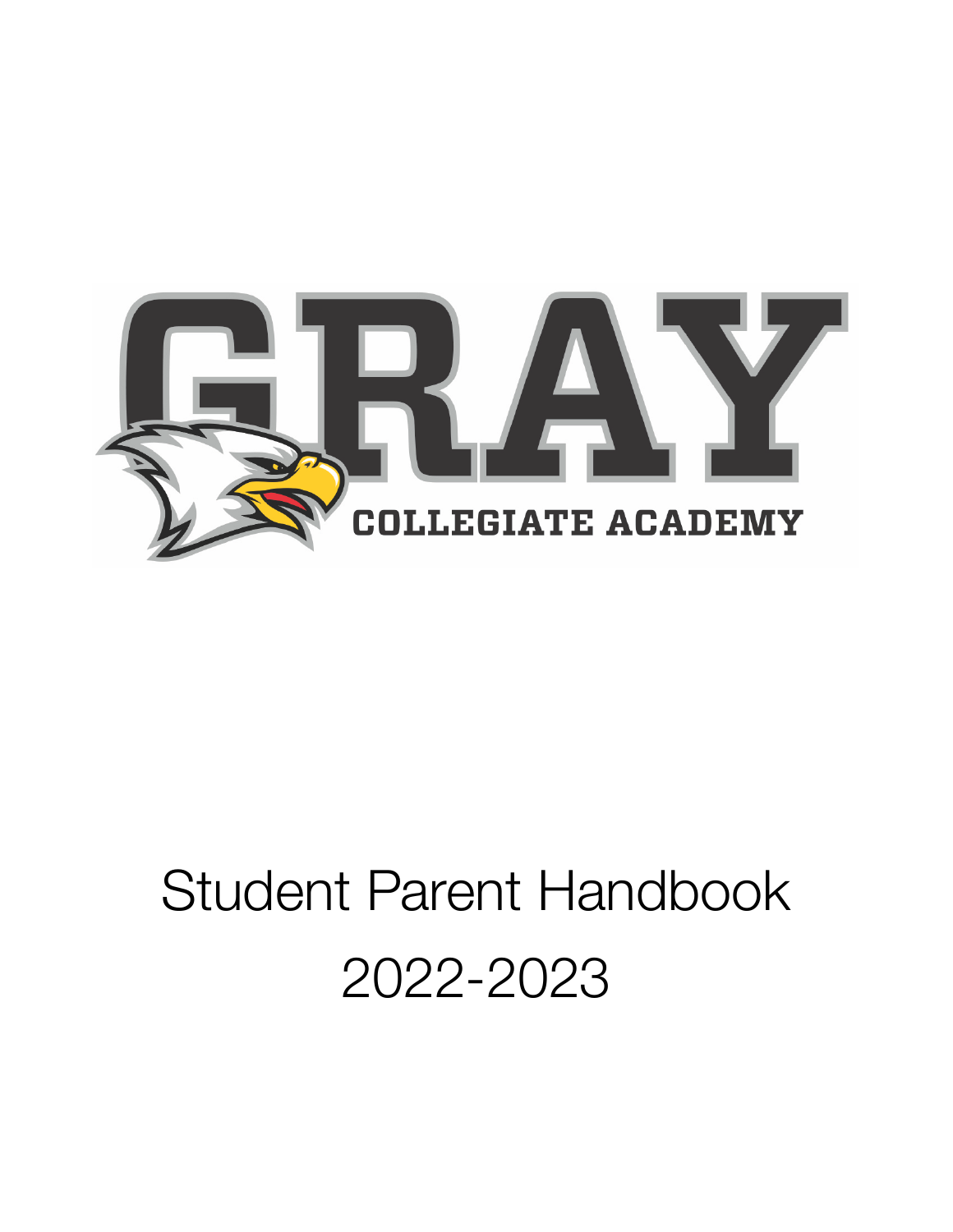

## **Gray Collegiate Academy**

### *Student Parent Handbook*

**Principal** Dr. Brian Newsome

Athletic Director Adam Holmes

Assistant Principal Casey Jordan Hallman

### GCA Board Members

Teresa Brazell - Chair Pennie Peagler - Vice Chair Chris Greer Josh Jackson Mackenzie Long Wayne McKim Andy Markl

Gray Collegiate Academy does not discriminate on the basis of race, color, national origin, sex, disability, age, religion, or immigrant status in its programs and activities and provides equal access to the Boy Scouts and other designated youth groups. For questions pertaining to Section 504 and Title IX, contact the Coordinator of Special Services and the Director of Accountability and Compliance.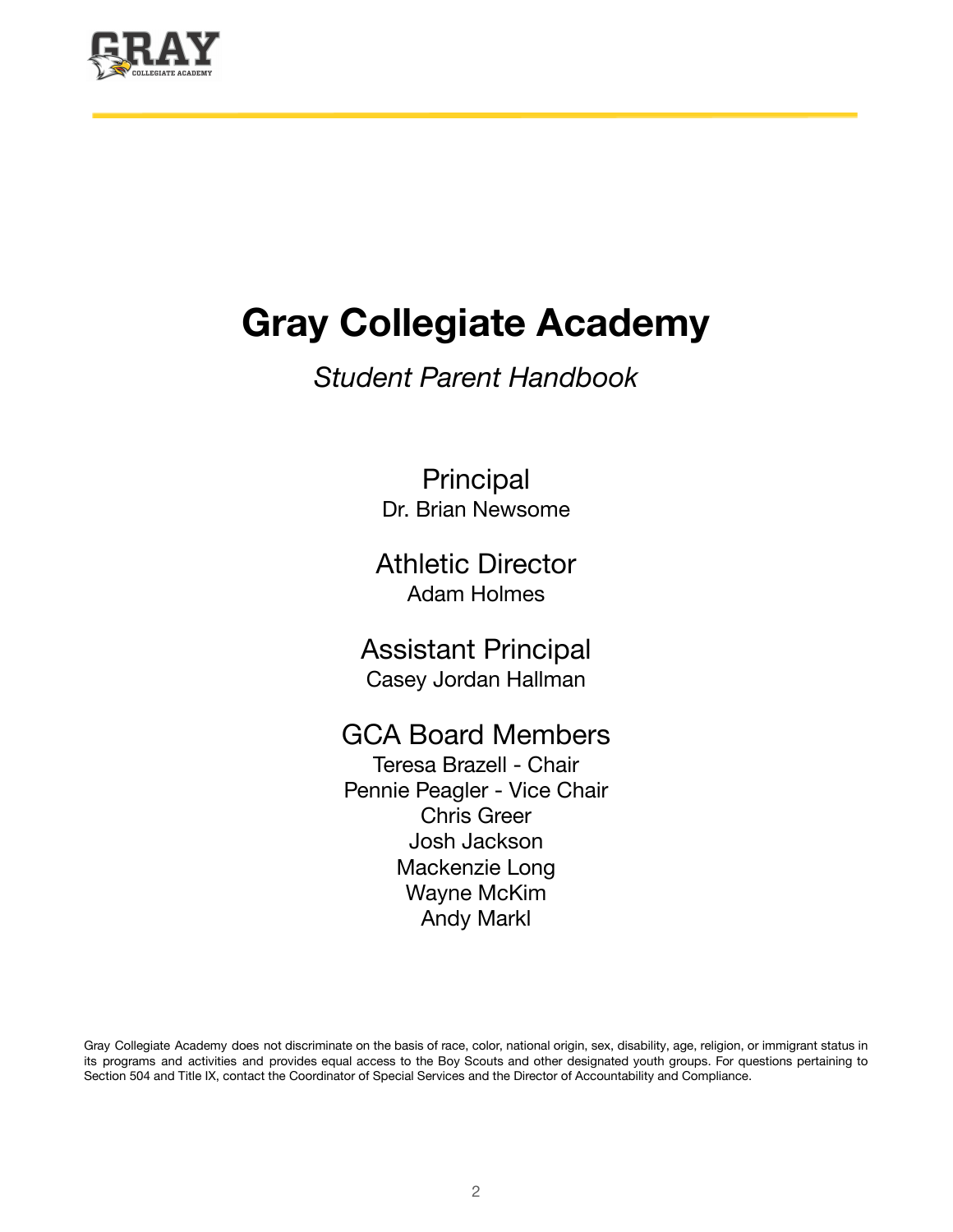

### **Table of Contents**

#### **Page Section**

- Transfer Students
- Advertising on School Grounds
- Celebrations / Special Activities Communication
- Deliveries
- Dress-Code
- Drop-off and Pick-Up
- Field Trips
- Health & Safety
- Hall Pass
- Immunizations
- Lunch
- Parking on Campus
- Progress/Mid-Term Reports and Report Cards
- Smoking
- Students with Severe Allergies or Other Conditions
- Teacher Conferences
- Textbooks/Laptops
- Volunteers/Volunteer Statement
- Administration of Medicine Policy
- Attendance Policy
- Class Drop/Add
- Course Withdrawal
- Behavior Policy
- Cell Phone Use
- Communication Policy
- Electronic Use Policy
- Academic Integrity
- Homework and Grading Policy
- Graduation Regalia
- Emergency Policy
- FERPA
- Parent and Student Signature of Understanding & Acknowledgement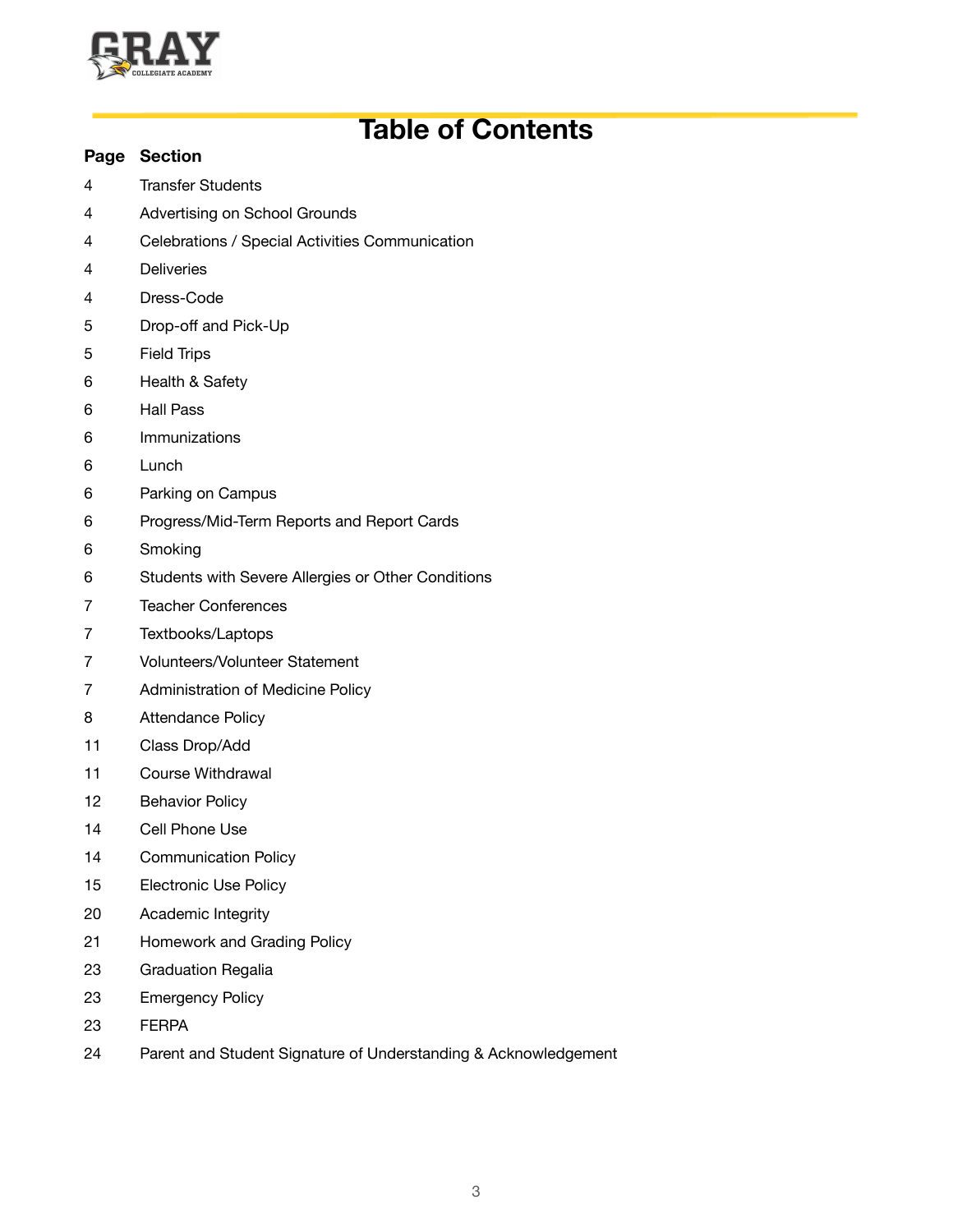

### **Transfer Students**

Students transferring from other high schools will receive appropriate credit for previously earned coursework. When students transfer during the middle of a semester, they will be placed in comparable classes whenever possible. Students in need of certain courses that are not being offered at the time of their transfer, will be placed in online Edmentum classes to complete the needed classes when possible.

Seniors wishing to transfer to GCA must do so before the end of the first semester. They must also have a minimum of 20 credits earned along with the following graduation requirements:

3 English courses 3 Math courses **Biology** One additional Science credit One additional Social Studies credit U.S. History PE/ROTC Computer Science credit One World Language credit or CTE course

### **General Information**

#### **Advertising on School Grounds**

All materials posted or distributed on school grounds must be submitted to the office for formal approval before posting or distributing. All items approved must be noted via a method approved by the principal. Any unapproved materials will be removed or confiscated.

#### **Celebrations/Special Activities**

Celebrating student birthdays, Valentine's Day, etc.: Flowers, balloons, and gifts of any type are not permitted.

#### **Deliveries**

No deliveries of any kind addressed to students will be accepted at school. Please do not send balloons, flowers, or any other type of deliveries to the school for a student.

#### **Dress Code**

- All dresses, skirts, skorts, and shorts must be no shorter than 4 inches above the midline of the knee and should not be excessively tight.
- Clothing and/or hair should not be so extreme or inappropriate to the school setting as to disrupt the educational process. Therefore, clothing deemed distracting, revealing, overly suggestive or otherwise disruptive shall not be permitted. This includes bare midriffs, low cut blouses, halter/tank tops, see-through shirts/tops/blouses, or tops that bare shoulders.
- No vulgar, obscene or otherwise inappropriate symbols, language or wording will be permitted on clothing or accessories.
- Clothing or accessories, i.e., bookbags, jewelry, hats, etc., that display sexual suggestions, alcohol, tobacco, or other drug symbols are not permitted.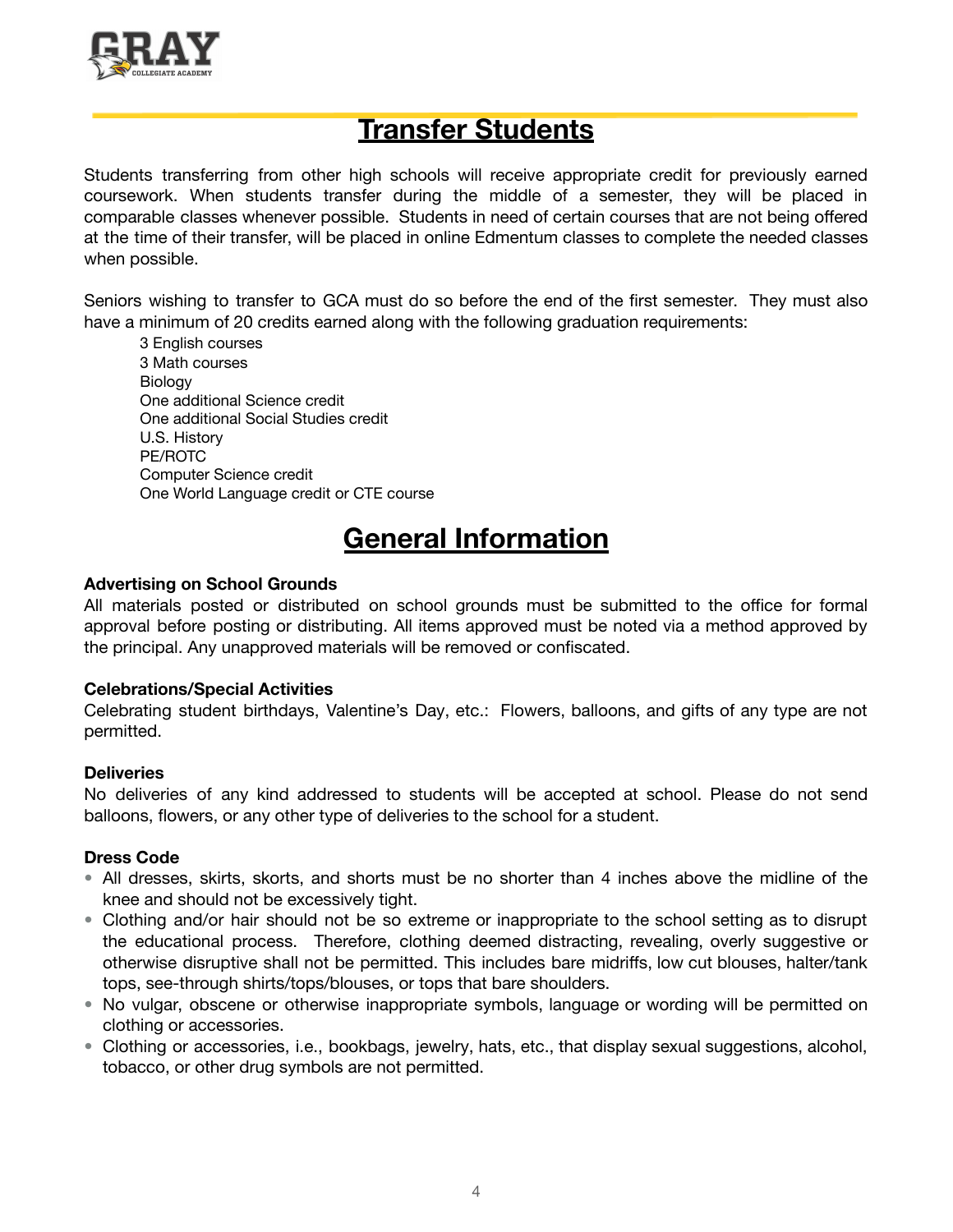

- Gang attire, gang colors, or gang symbols are also not permitted to be worn or displayed on clothing or accessories.
- Hats, head stockings, or kerchiefs may only be worn during the school day for special occasions that must be approved by the principal. No hoods or sunglasses may be worn in the school buildings at any time.
- Proper shoes must be worn at all times. No bedroom shoes or slippers allowed.
- Special dress or costume may be worn during the school day for special occasions when approved by the principal.
- Wearing accessories or clothing that could pose a safety threat to one's self or others is not allowed. This includes heavy chains, not made as jewelry, fish hooks, multiple-finger rings, studded bracelets or collars, nose/lip to ear chains, etc. Unusual body piercing that is disruptive to the order of the school or is a distraction to the learning environment will not be allowed.
- Pants and shorts must have belt loops and be worn at the natural waistline. No undergarments may be visible at any time.
- No jeans with holes, rips, or tears of any kind will be tolerated.
- Any overly tight pants (fitted knit/spandex garments) or leggings/jeggings/yoga pants must be worn under length approved shorts/skorts or skirts (no shorter than 4 inches above the midline of the knee and should not be excessively tight).
- No pajamas or bike shorts allowed.

#### **Drop Off and Pick-Up**

Parents dropping and picking-up students must adhere to the signs displayed upon entering the parking lot.

#### **Field Trips**

Gray Collegiate Academy recognizes the importance of out-of-classroom experiences for students. Each of our classes may take field trips during the year. In this discussion, field trip means a journey or excursion away from school grounds, involving two or more persons that is organized and/or sponsored by the school or by an authorized employee of the school, for curricular relevance.

#### **Guidelines for Field Trips**

- All field trips must be approved by the principal or designee.
- All field trips must have curricular relevance and are considered part of the school day.
- The school faculty or staff member (i.e. the trip director) designated to be in charge of a field trip has the responsibility to enforce compliance with school policy by all persons participating in the field trip.
- The trip director is responsible for ensuring that all students are accounted for on departure, arrival at destination(s), and on return.
- The parent or guardian of each student participant must sign a Field Trip Permission Slip.
- No student is allowed to leave before the termination of the field trip without notifying the director first.
- When a bus is required, all students must ride on the school bus.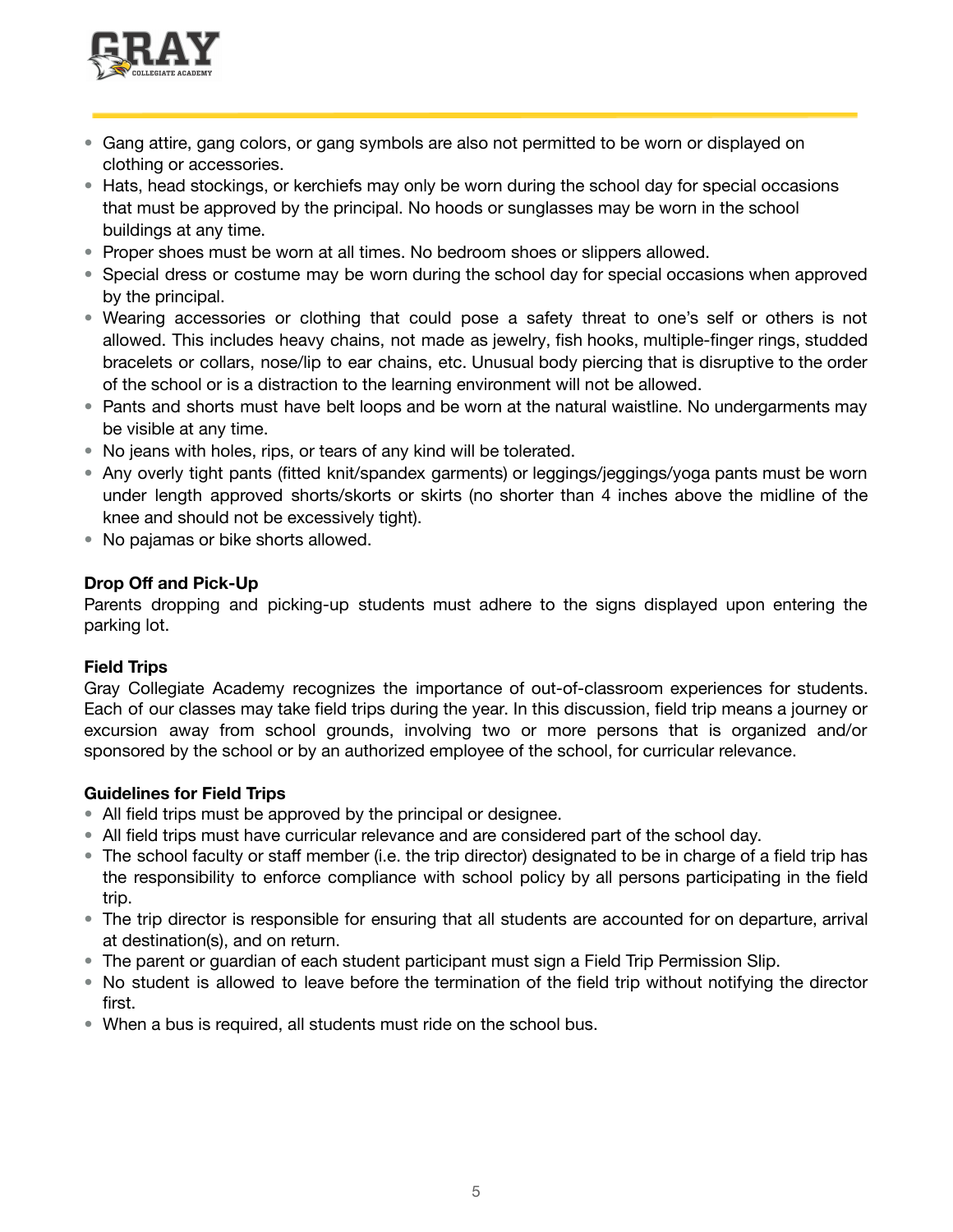

#### **Health and Safety**

Parents/guardians should ensure that information on file is correct and complete (please include cell phone numbers) to enable the school to reach you in case your child is hurt or ill. Prescribed medication may be distributed by authorized school staff as outlined below and in the policy section.

#### **Hall Pass**

Students who are not present in their designated classes during class time must have in their possession a valid hall pass. Students who choose to violate this guideline will be considered skipping and subject to disciplinary action.

#### **Immunizations**

A record of current immunizations are required by law for all students within 30 days of enrollment at GCA. Failure to present this record will result in the student's suspension until the record is presented to the school. A schedule of required immunizations can be obtained at the S.C. DHEC website as well as the Health Department or your healthcare provider.

#### **Lunch**

GCA will provide a cafe area with snacks and food items for purchase. Students are not to bring outside food into the classrooms, athletic building, or the GCA café. Food from home is permissible.

#### **Parking on Campus**

Students are allowed to park on campus in the designated parking spaces. In order to drive a vehicle to school, the student must complete the Vehicle Parking Registration and pay the \$25.00 fee. The student will then be issued a parking hanger to hang from the rear-view mirror. If a student did not purchase a parking hanger at registration, it may be purchased from the front desk. Vehicles without a parking hanger will have a warning, and then the vehicle may be towed at the owner's expense. Also, parking can be revoked at the discretion of the school's administration.

#### **Progress/Mid-Term Reports and Report Cards**

GCA students will receive weekly updates via the portal system. Report cards will be sent home electronically.

#### **Tobacco**

Smoking, along with all tobacco products of any kind, are strictly prohibited on school property and all school events, including any event sponsored by the school and all off-campus activities. This includes while on school property for drop-off and pick-up.

#### **Students with Severe Allergies or Other Conditions**

Severe allergies or other health conditions can be life threatening. These guidelines minimize the risks and provide a safe educational environment for students with food allergies and other health conditions. It is impossible to create a peanut-free or allergen-free environment. To create the illusion that the school environment is free of allergens would be misleading and potentially harmful. Most importantly, our school is an allergy aware school: A place where students and parents with food allergies, or other dietary restrictions, can feel safe. These guidelines have been designed to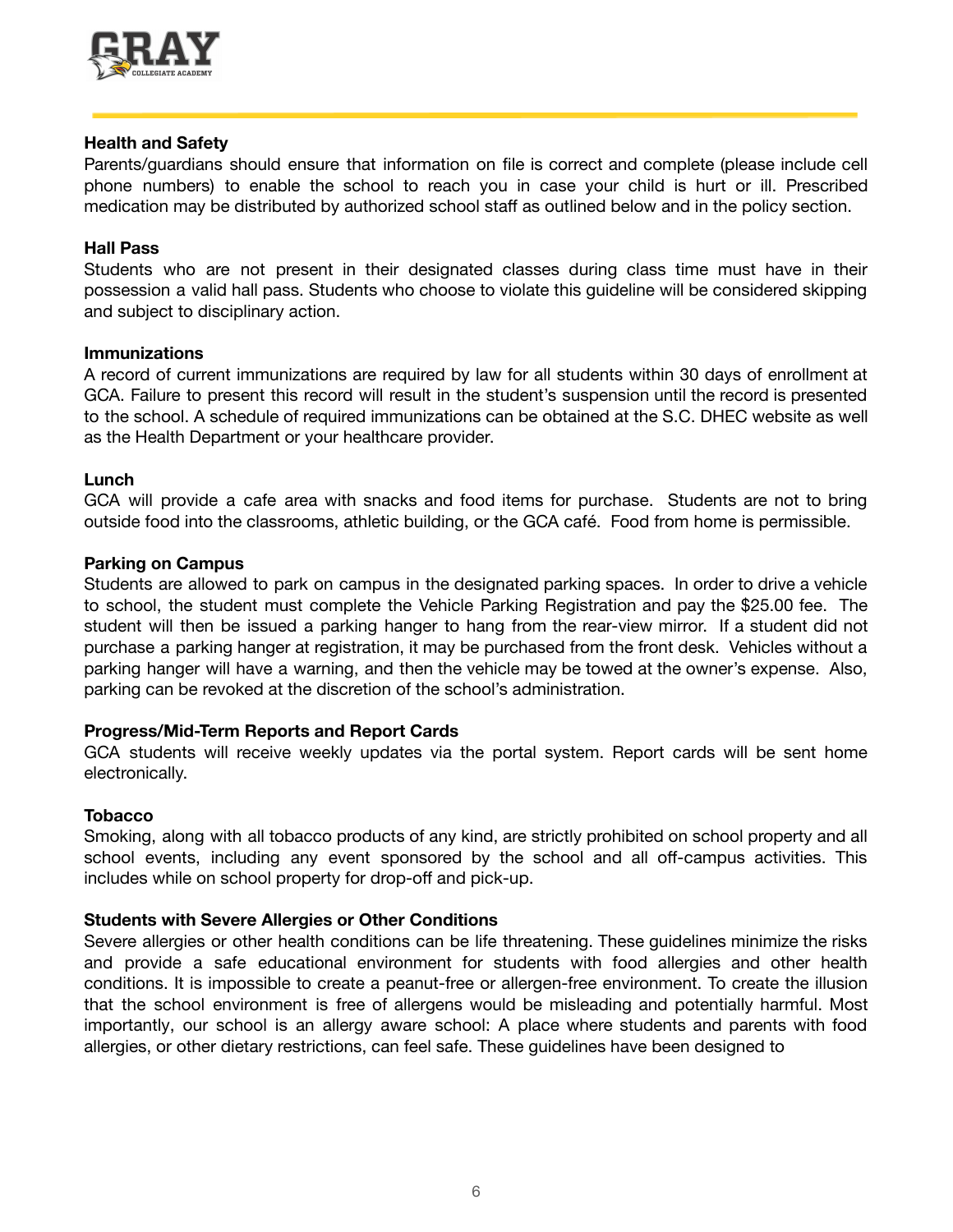

increase awareness and communication, to prevent possible exposure to known allergens, and to create an emergency procedure for allergic reactions.

#### **Teacher Conferences**

Parent/Teacher conferences are scheduled in the Fall and Spring. Arrangements for additional conferences may be made with your student's teacher before or after school hours.

#### **Textbooks/Electronic Devices**

Electronic devices will be issued as long as the required \$50.00 technology insurance is paid at the beginning of the year. Each student issued an electronic device or textbook has the responsibility to return it in the same condition as when it was issued, less normal wear. Students are encouraged to place a protective cover on each textbook issued. Some academic courses will require calculators. Students need to purchase their own calculators (please refer to each course's required supply/materials list) and book bags. Reimbursement for lost or damaged textbooks, computer software, classroom novels, or other school property is charged to the student using current replacement costs. The year-end report card/diploma will be withheld until the school's business office receives reimbursement monies. Fines will be charged for lost and/or damaged books, up to the purchase price.

#### **Volunteers/Volunteer Statement**

GCA welcomes parent and community volunteers. Parents may volunteer for committees and numerous other activities. Interested parents should contact the school's office or teacher in order to be put in contact with the appropriate person. All volunteers must sign-in each time they come on campus to volunteer. A driver's license is required. Volunteers must also sign a volunteer agreement, including Code of Conduct, prior to volunteering. Younger siblings or non-GCA students may not accompany volunteers in the classroom during instructional time.

### **Administration of Medicine Policy**

#### **Medication**

Medicine should be given at home if at all possible. If medication must be administered at school, a signed Parent Request and Physician's Order Form must be completed in order for any medications, prescription or over the counter, to be administered at school. Medications must be sent to school in a sealed, original container labeled with the following information.

- student's name and grade
- name of the medication
- the amount of the medication to be taken will be administered by authorized school staff only. Students are responsible for going to the heath room at the appropriate time to receive his/her medication.

#### **Prescription Medication**

All prescription medications must be in the original prescription bottle and labeled with the student's name, date, name of medicine, dose, and time it is to be given. A medication form must be completed and signed by a doctor. A parent/guardian must bring the medicine to school and sign the medication form as well. If a student is found with prescription medicine on their person, the medication will be confiscated and held in the health room until a parent or guardian can pick up the medication or sign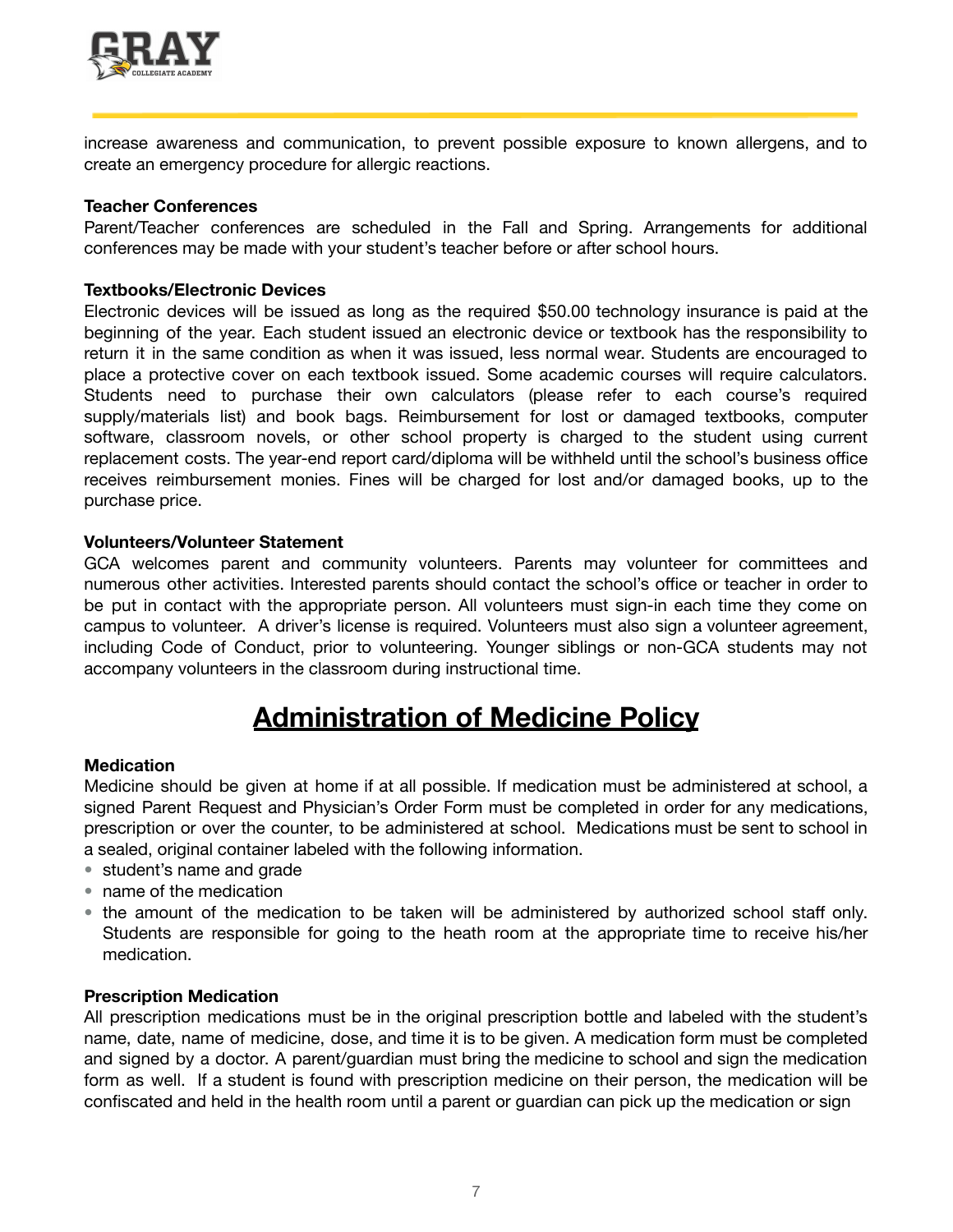

a permission form for the medicine to be dispensed at school. The student may not carry controlled substances such as prescription pain medicine, Ritalin, Adderall, Vyvanse, and others to school. Parents must bring these to the health room along with the appropriate paperwork. There are serious legal consequences for students who are carrying these kinds of medications at school. A doctor's written authorization may be required for the following:

- Prescription medication that is to be given daily on a long term basis
- Emergency medication such as bee sting kits or epi-pens
- Self-administration of certain medications (such as an inhaler for asthma)
- Diabetic medications and supplies

#### **Over-the-Counter Medications**

The parent/guardian must bring the medication to the health room and sign a form authorizing a staff member to administer the medicine.

- All medication must be in the original package with the full label intact
- Only the dose listed on the package, as appropriate, will be given
- A doctor's authorization may be required

Students found to be in possession of medication at school will be subject to the discipline code. Parents should complete and return the health update sheet as soon as possible. A new update should be filled out each year. Please call the school nurse if your child's health changes during the school year.

### **Attendance Policy**

#### **Attendance**

Daily attendance and active participation in each class are critical parts of the learning process. Policies and procedures established at Gray Collegiate Academy are designed to help students learn responsibility and to increase their potential for success. A significant role in today's school is to help students learn to understand and to appreciate the importance of punctuality and regular attendance. Evidence shows that regular school attendance has a positive carry-over to the world of work. Attendance is primarily the responsibility of the students and parents/guardians.

#### **S.C. School Attendance Policy**

Under the guidance of the federal Office of Civil Rights, the South Carolina Department of Education requires all districts to report students who are "chronically absent." Chronically absent students are defined as having missed 10% of their enrollment. Research shows that students with a history of chronic absenteeism face a serious risk of falling behind in school, thus making it more difficult for them to succeed in the classroom.

As part of these new requirements, South Carolina students will be considered "absent" if they miss 50% of their instructional day for any reason, regardless of the classification of the absence as excused or unexcused.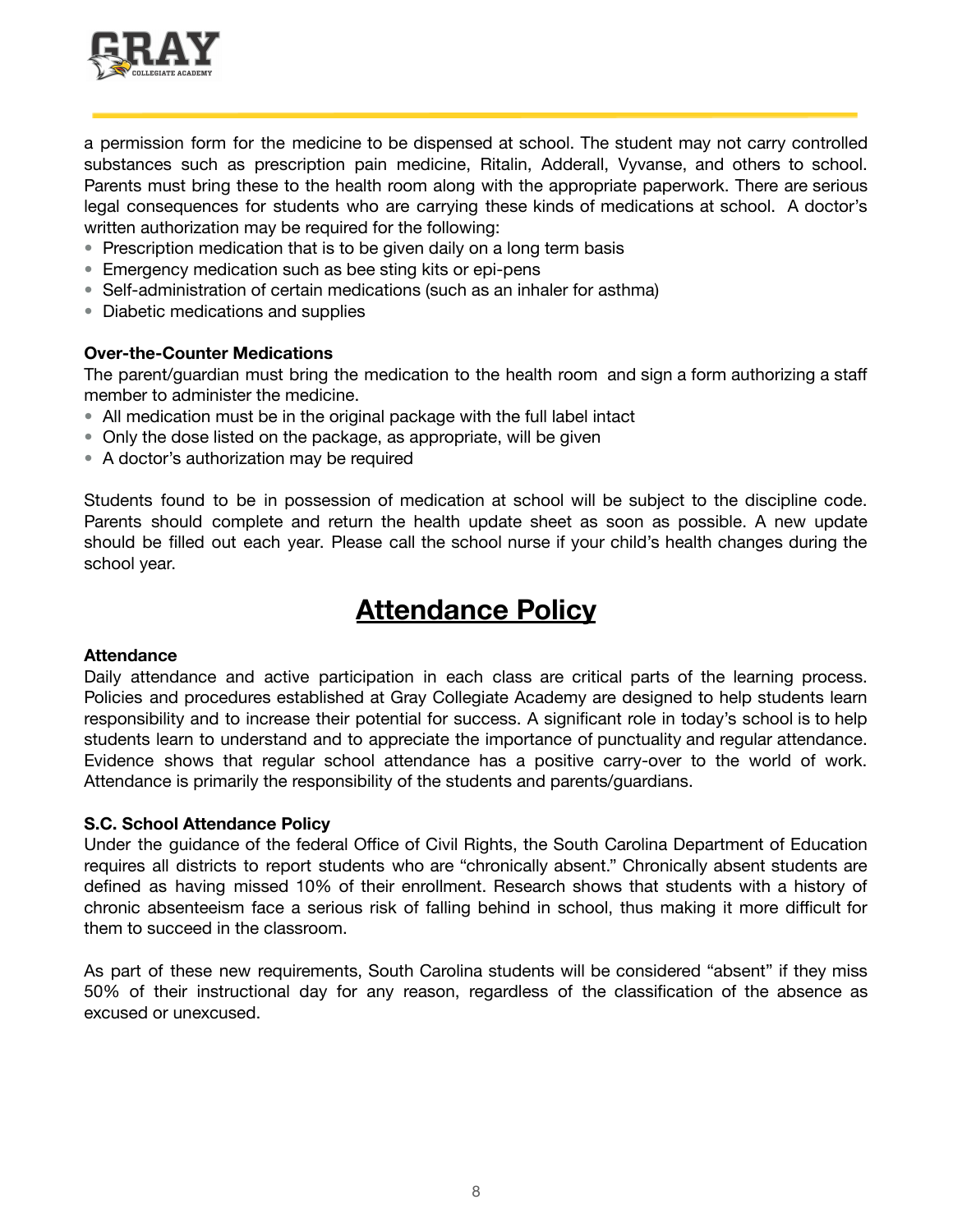

This means Gray Collegiate Academy students must be present for at least half of the instructional day to be considered "present" for that school day.

#### GRAY COLLEGIATE ACADEMY ACADEMIC DAY: MIDDLE SCHOOL

| <b>Start Time</b> | <b>End Time</b> | <b>Total Time Required in School</b> |
|-------------------|-----------------|--------------------------------------|
| 7:40 a.m.         | $3:20$ p.m.     | 3 hours, 40 minutes                  |

#### GRAY COLLEGIATE ACADEMY ACADEMIC DAY: HIGH SCHOOL

| <b>Start Time</b> | <b>End Time</b> | <b>Total Time Required in School</b> |
|-------------------|-----------------|--------------------------------------|
| 7:40 a.m.         | 2:20 p.m.       | 3 hours, 20 minutes                  |

These changes only apply to state "chronically absent" mandates. The High School credit regulations remain the same:

Students in grades 9-12 are allowed the following number of absences before losing course credit:

- 90-day classes 5 unlawful absences
- 180-day classes 10 unlawful absences

**If absent, a student must present a written excuse signed by a parent, guardian, physician or other appropriate person within three days after returning to school.** The excuse must include the date the excuse is written, date(s) of student's absence, reason for student's absence, telephone number where the parent/guardian may be reached and the required signature. Excuses that have been tampered or forged will count as unlawful absences and the student will be assigned three days of OSS. **Excuses that are turned in three days after the student's return won't be accepted. These days will remain coded as unexcused absences.**

Parent/Legal guardian excuses (Parent Notes) for absences may be accepted for students to make-up missed assignments; however, to assure course credit for students who have accumulated more than the allowable absences specified for the course duration, a doctor's excuse will be required for all absences beyond the allowable absences. **The principal will require a student who has accumulated more than five absences in a semester or 10 absences in a year to provide a doctor's excuse for all further absences in order to receive course credit.** Administrators have the authority to review absences in excess of five days in a semester course and to use their own discretion for follow-up.

#### **Excused/Lawful Absences**

These absences do not count against the days students are allowed to miss by state law:

- Ill students whose attendance in school endangers their health or the health of others, as determined by a physician.
- Students who are chronically ill. A doctor's statement explaining that the student does not need to see a doctor every time the illness occurs must be turned into the attendance office.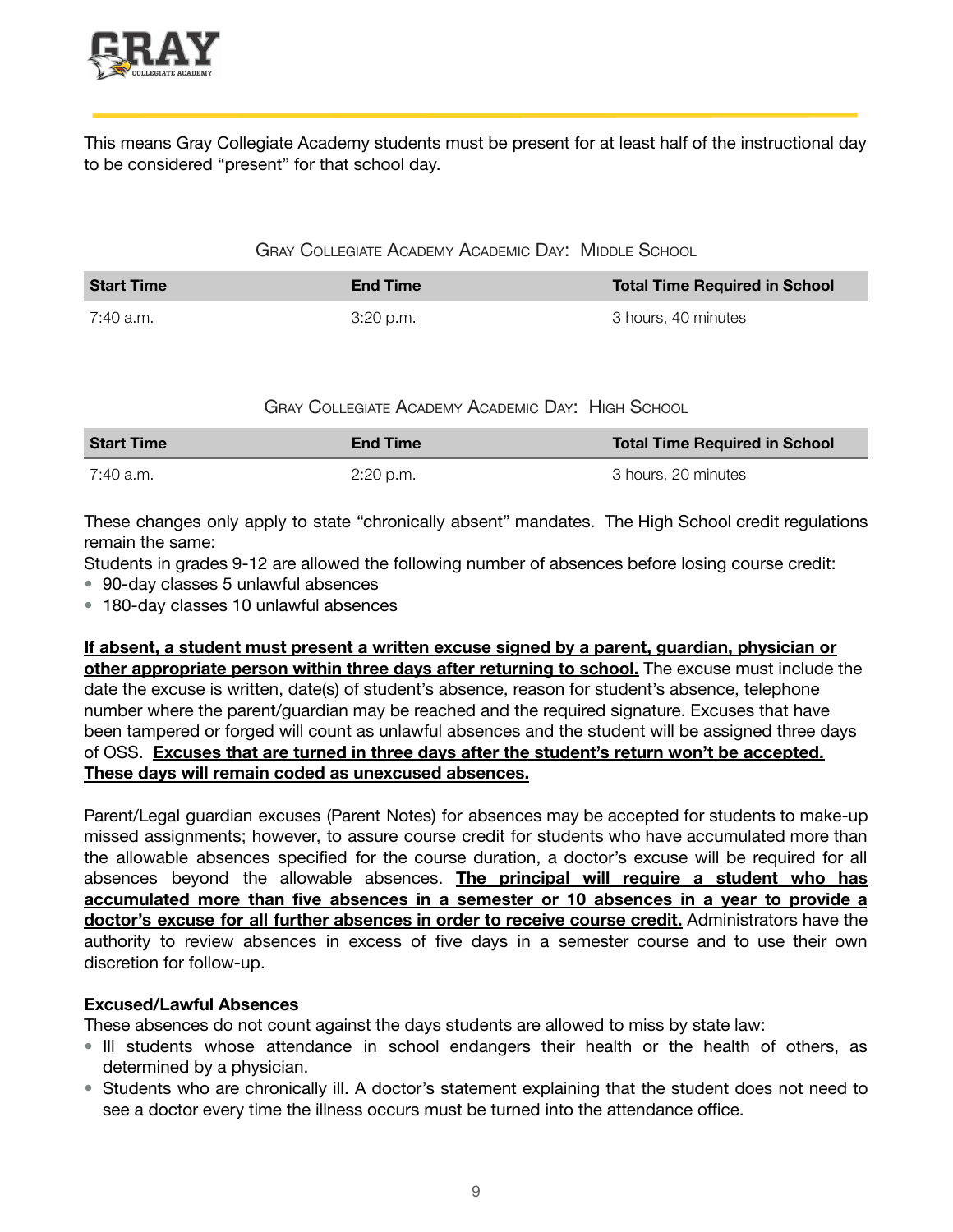

- Once the statement is on file with the school, the parent/guardian can inform the doctor of the occurrence of the illness and the doctor can fax the attendance office the excuse or the original may be picked up from the doctor and given to the Attendance Office when the student returns to school. Schools do not accept faxes from parents.
- Students who must keep medical or dental appointments. The student must see the doctor for the absence to be excused except in cases where the student has been determined to be chronically ill as explained above.
- Students who have an immediate family member who is seriously ill. A parent note showing that the family member is seriously ill must be turned into the attendance office.
- Students attending a funeral of an immediate family member. A parent note must be turned into the attendance office. A copy of the obituary or program from the service should also be turned in.
- Students participating in a recognized religious holiday of their faith.
- Students who have prior permission to participate in school-sponsored or school-approved activities.
- Students who have unusual or mitigating circumstances as determined by the school principal.
- **•** Students suspended from school.
- Students classified as Juniors and Seniors are allowed two college visits during the year. A letter from a college/university representative on official college/university letterhead must be submitted to the Attendance Office within three days of the absence.

#### **Verified/Unlawful Absences**

The following absences count against the days students are allowed to miss by state law, but allow students to make up missed assignments in a timely manner:

- A written note from a parent/guardian.
- Illness of the student to the degree that his/her attendance in school would endanger his/her health or the health of others as documented in writing by parent/legal guardian within three school days after the student has returned to school; provided the number of classes or days missed does not exceed the allowable absences specified for the course duration.

#### **Unverified/Unlawful Absences**

The following absences count against the days students are allowed to miss by state law and the district gives unexcused absences for:

- Students willfully absent from school/truant.
- Students absent without the knowledge of their parents/guardians/cutting school.

After three consecutive unexcused absences or after a total of five unexcused absences, the principal or designee will identify the reason(s) for the student's continued absence and will, with the student and parent/guardian, develop an Attendance Intervention Plan to improve the student's attendance.

#### **Tardies**

Students must attend 60 percent of the class to be counted present. If a student is more than 20 minutes late, they will be marked absent. Students that accumulate 5 or more tardies per semester will be given a Saturday detention.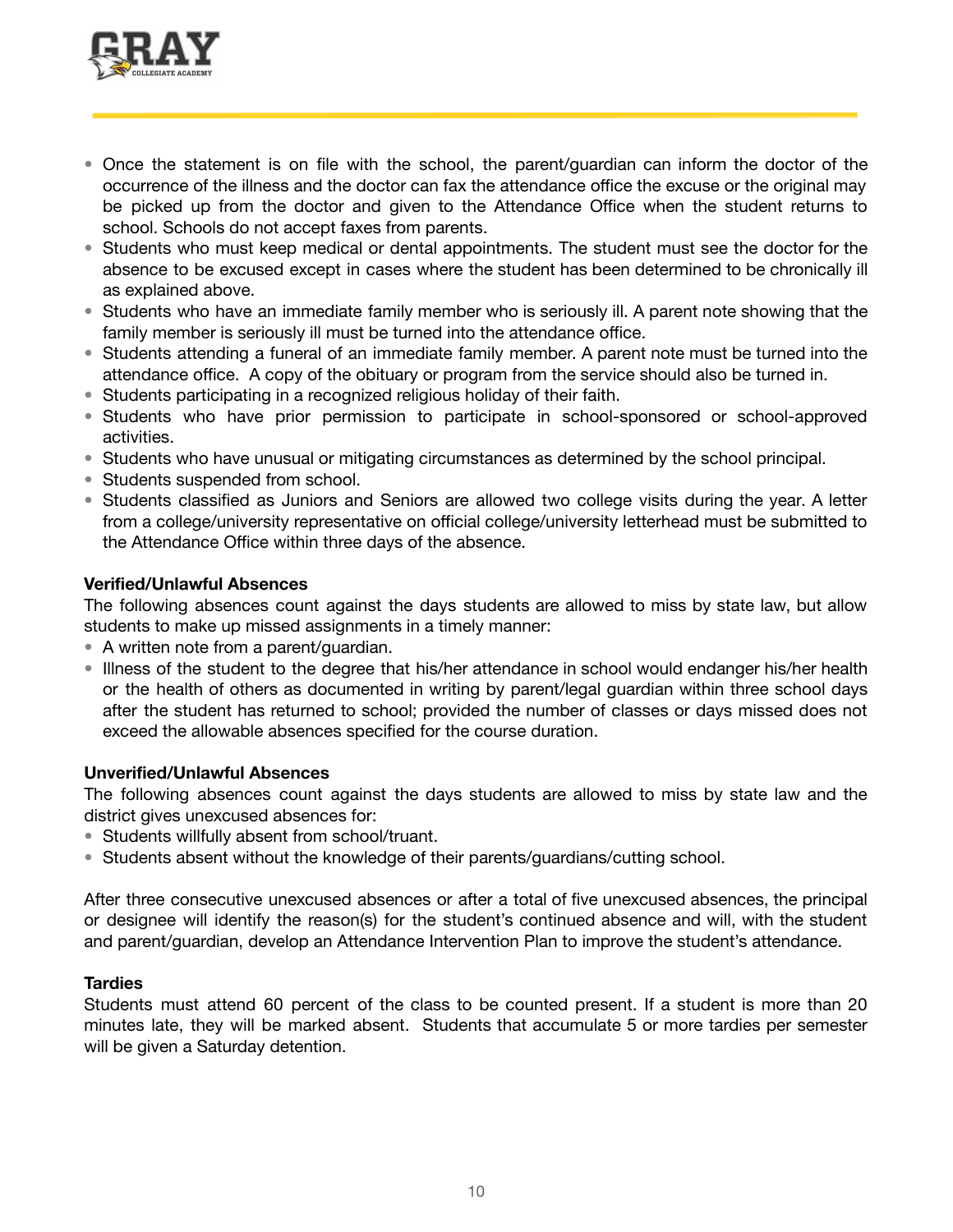

#### **Truancy**

In accordance with state law, all children between the ages of 5 and 17 are required to attend school. Parents or guardians who do not wish to enroll their five-year-old child in kindergarten can sign a waiver. A child 5 to 17 years meets the definition of a truant when the child has three consecutive unlawful absences or a total of five unlawful absences.

#### **Early Dismissals**

A parent or guardian may submit a list of individuals authorized to obtain the release of his/her student from school at the time of enrollment. This list may be amended in writing at any time by the parent or guardian. Certified copies of any court orders of divorce decrees provided by the custodial guardian, which restrict another parent's access to the student, shall also be maintained by the Administrative Office. Anyone seeking the release of a student from school, must report to the office and present satisfactory identification. Students that transport themselves to and from school and require an early dismissal, must have a parent or guardian email Megan Adams in the Administrative Office at madams@grayca.com.

#### **Withdrawal from School**

Students must follow withdrawal procedures through the Administrative Office.

#### **Class Drop/Add Period**

The drop/add period is the first 5 days of each semester. Any changes after the 5th day must be principal approved.

#### **Withdrawing from a Course**

With the first day of enrollment in the course as the baseline, students who withdraw from a course within three days in a 45-day course, five days in a 90-day course, or ten days in a 180-day course will do so without penalty.

Students who withdraw from a course after the specified time of three days in a 45-day course, five days in a 90-day course, or ten days in a 180-day course shall be assigned a WF, and the F (as a 50) will be calculated in the student's overall grade point average. This follows the S.C. Uniform Grading Policy.

The three-, five-, and ten-day limitations for withdrawing from a course without penalty do not apply to course or course-level changes approved by the administration of a school.

Students who dropout of school or are expelled after the allowed period for withdrawal but before the end of the grading period will be assigned grades in accordance with the S.C. Uniform Grading Policy:

- The student will receive a WP if he or she is passing the course. No quality points to be factored into the student's GPA.
- The student will receive a WF if he or she is failing the course. The grade of WF will be factored into the student's GPA as a 50.

If a student fails a course due to excessive absences, an FA will be recorded on his or her transcript. The grade of FA will be factored into the student's GPA as a 50.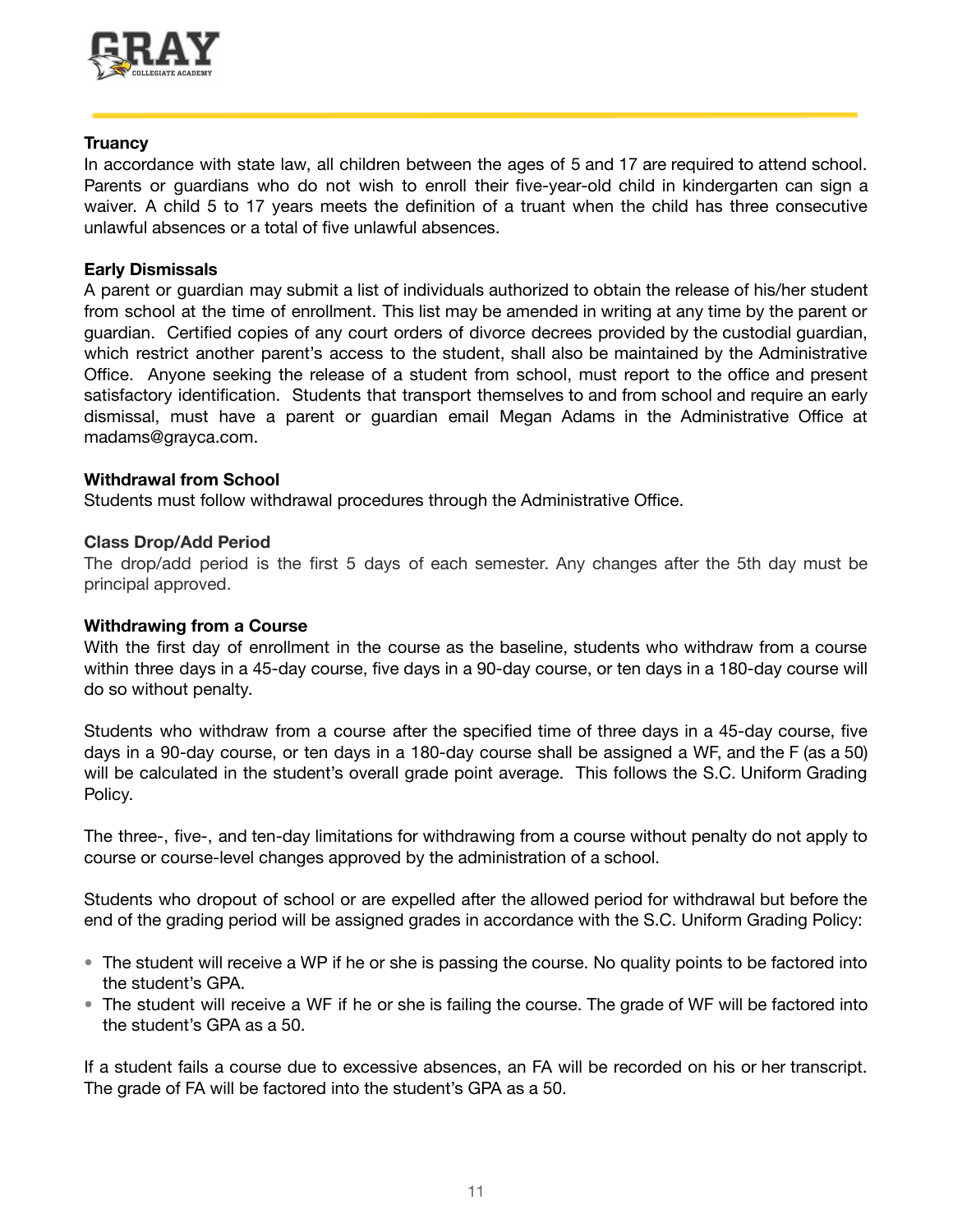

### **BEHAVIOR POLICY**

GCA will require good manners, respect for self and others, appreciation for property, honesty, punctuality, reliability, and responsibility from all students, staff, parents and community participants. We believe that teachers have a right to teach, and students have a right to learn. We fully expect the focus on ethics and decision-making to lead to an environment where good character is important to all. GCA's intention is to praise rather than to reprimand whenever possible; however, if redirection is necessary due to disruptions to others' learning experiences, offense guidelines will be enforced.

Students eligible for protections under IDEA and Section 504 are subject to the same disciplinary procedures as their non-disabled peers in accordance with the regulations specified by IDEA and Section 504 of the Rehabilitation Act.

Day to day application of this policy will be the responsibility of Dr. Newsome. The dress code will be enforced using the Board approved guidelines and consequences.

#### **The Discipline Policy Tiers as follows:**

**Tier I:** The following offenses will result in Saturday Detention which will take place each Saturday from 9:00 am until 12:00 pm. If assigned Saturday Detention, a student will be given written notice on the date and time for which to attend. Failure to attend without notification to the Discipline Administrator and the school's administration will result in an additional Saturday Detention.

- Repeated tardiness to class.
- Littering and/or defacing school property to include class sets of textbooks.
- Repeated dress code violations.
- Not telling the truth to a teacher or staff member and/or deliberately deceiving a teacher or staff member.
- Leaving designated areas without the teacher's or staff member's permission.
- Repeated cell phone violations.
- Leaving school grounds without permission.
- Inappropriate public display of affection.
- Verbal altercation in class and/or on campus/school sponsored events.
- Loitering in halls, bathrooms, athletic building, parking lots, etc.
- Being disrespectful to any teacher, coach, or faculty member.

**Tier II:** OSS-Out of School Suspension. If a student is assigned OSS, it will be documented on the disciplinary slip and an attempt to contact the parent by email and/or phone call to communicate OSS and the date it is to be served.

- Use of inappropriate language and/or obscene gestures.
- Stealing or possessing stolen property.
- Repeated phone violations after a Tier I consequence.
- Physical altercation in class or on campus or at any school sponsored event. Fighting of a high dynamic could result in Tier 3 disciplinary action.
- Verbal altercation (2nd offense) in class and/or on campus/school sponsored events.
- Knowingly possessing and/or using tobacco products in class or on the campus to include vapor cigarettes.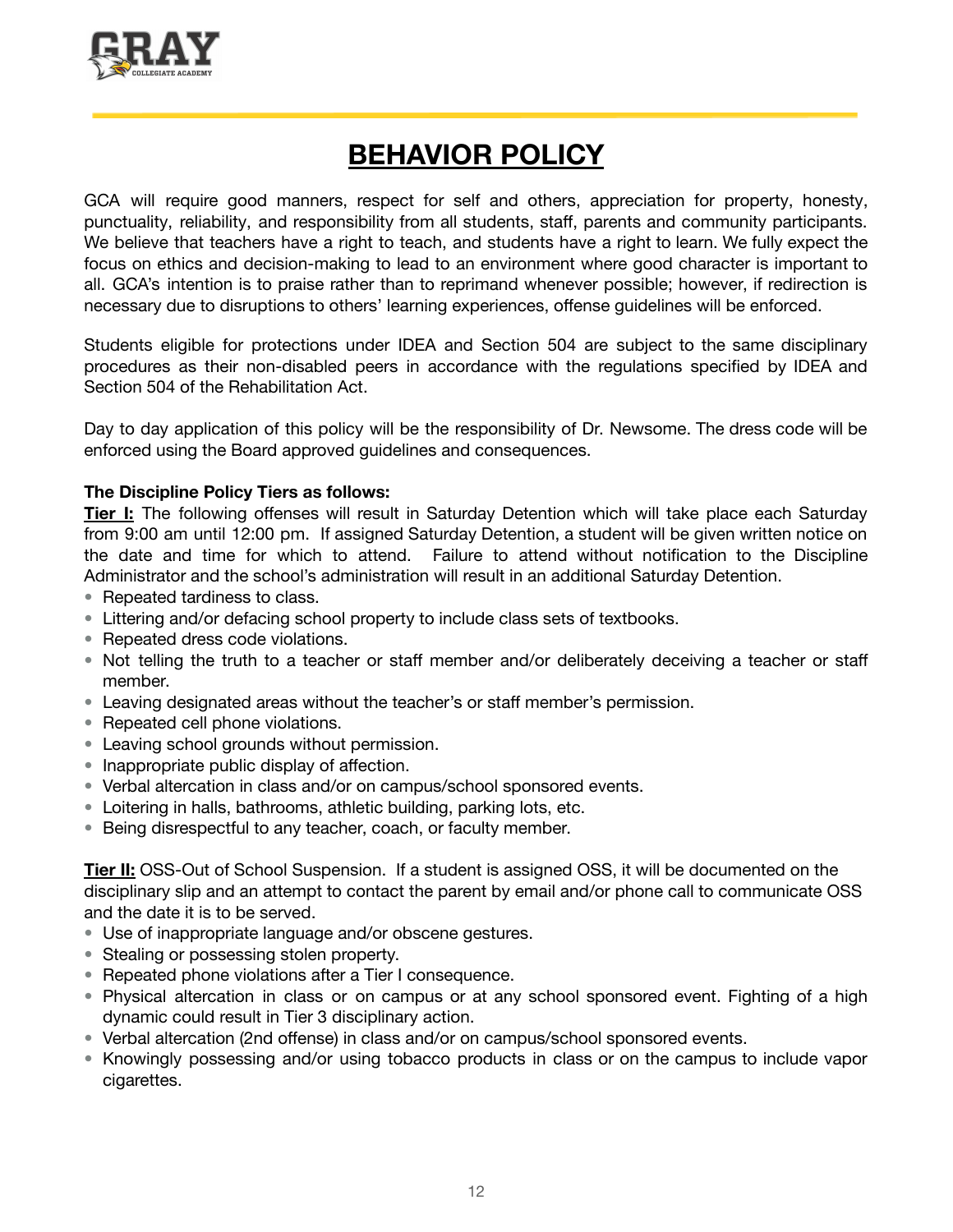

**Tier III:** Recommendation of Expulsion to the Board. If a student is recommended for expulsion, the Board Chairperson will immediately be contacted and a decision will be made by the Board within two days. Students will have OSS until the Board decision is made. Upon that decision, the student and parent will be contacted.

• Bullying another student.

*A gesture, an electronic communication, or a written, verbal, physical, or sexual act that takes place on* school property, at any school-sponsored function where the school is responsible for the child or on a school bus or other school-related vehicle, at an official school bus stop and that: a) a reasonable person should *know, under the circumstances, that the act(s) will have the effect of harming a student, physically or* emotionally, or damaging the student's property, or placing a student in reasonable fear of harm to his person or damage to his property; or b) has the effect of insulting or demeaning any student or group of students in such a way as to cause substantial disruption in, or substantial interference with, the orderly operation of the *school.*

- Physical altercation (2nd offense) in an academic school year.
- Verbal altercation (3rd offense) in an academic school year.
- Touching any student or staff member inappropriately.
- Possessing and/or using any item in a dangerous manner or as a weapon to harm oneself or others.
- Committing any act in violation of local laws and ordinances.
- Possessing and/or using illegal narcotics and related paraphernalia.
- Possessing and/or using prescription or non-prescription drugs. Note: Prescription drugs must be administered by a staff member and kept in the front office with a designated staff member. A prescribed epi-pen will be permitted to keep on your person.
- Possessing and/or using alcoholic beverages.
- Inappropriate use of any social media with any pictures and/or comments related to illegal drugs and/or activities. This includes but is not limited to pictures or comments referring to GCA.
- Failure to comply with the mandated Sexual Harassment Policy.
- Habitual infractions from Tier I and Tier II.

#### *All disciplinary consequences and tiers are applied at the discretion of the school's principal and are subject to change based on prior contact, warnings, consequences, contracts, etc.*

It is at the discretion of the administration to change the location of a student to a virtual alternative setting in order to maintain the safety of all students, staff, and/or school visitors.

Please use common sense when driving and parking your vehicle on campus. Any reckless behavior in a vehicle will result in losing your privilege to park on our school campus. Students are to display the school assigned parking permit.

#### **Safe Harbor**

Any student who inadvertently possesses or finds a weapon or substance, which may subject the student to a possible expulsion, may or may not be recommended for these sanctions if the student voluntarily surrenders the property to a school staff person prior to discovery by another person. This should be done as soon as the student realizes that he/she is in possession of or has knowledge about the weapon or substance.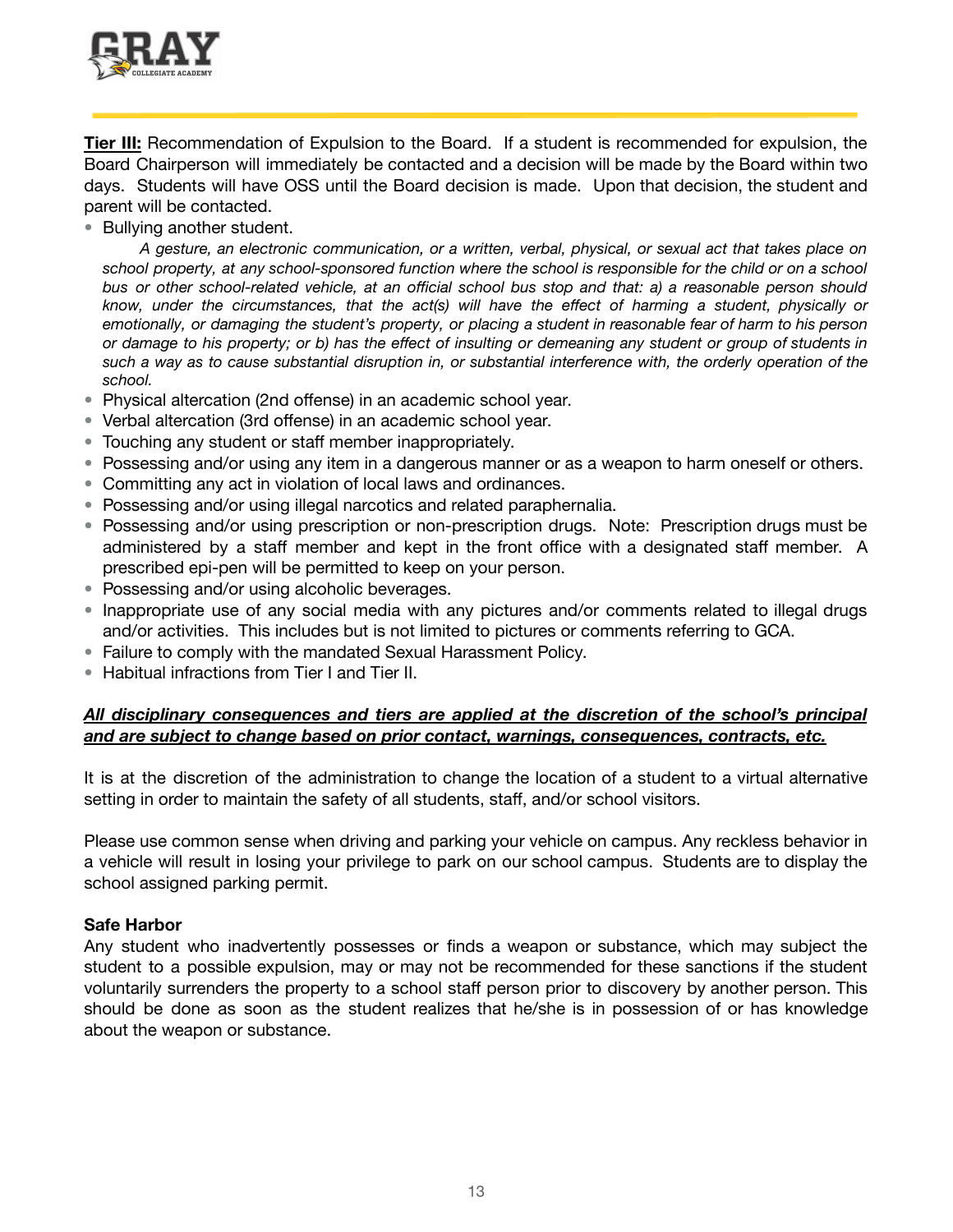

#### **Searches**

In order to maintain order and security in the schools, school authorities are authorized to conduct reasonable searches of school property and equipment, as well as of students and their personal effects. School authorities may inspect and search school property and equipment owned or controlled by the school (such as, laptops/Chromebooks, desks, and parking lots), as well as personal effects left there by a student, without notice to or the consent of the student. This applies to student vehicles parked on school property as well.

#### **IDEA**

Students eligible for protections under IDEA and Section 504 are subject to the same disciplinary procedures as their non-disabled peers in accordance with the regulations specified by IDEA and Section 504 of the Rehabilitation Act.

#### **Sexual Harassment and Bullying**

GCA prohibits unlawful sexual harassment of any student or other person. Prohibited sexual harassment is defined as unwelcome conduct of a sexual nature, whether verbal or physical, including but not limited to insulting or degrading sexual remarks or conduct and inappropriate touching. GCA believes bullying is a form of harassment. Bullying is defined as the repeated intimidation of others by the real or threatened infliction of physical, verbal, written, electronically transmitted, or emotional abuse or through attacks on the property of another. It may include, but is not limited to actions such as verbal taunts, name-calling and put-downs, extortion of money or possessions, and exclusion from peer groups within school. The above allegations are to be reported to the teacher and/or the guidance counselor. All allegations are then investigated and reported to the proper authorities including but not limited to parents and local law enforcement. Retaliation for the reporting of sexual harassment or bullying will be met with additional disciplinary consequences.

#### **Cell Phone Use**

Cell phones are allowed before school, after school, or during class changes. Cell phone use is not allowed during class. It is imperative that cell phones are not used during class time unless the teacher gives permission. Students should have cell phones out of sight with the sound off.

### **Communication Policy**

#### **Communication Portfolio**

Communication between school staff and parents/students is crucial for overall school success. GCA uses PowerSchool's Parent Portal system and all parents are encouraged to visit their student's site daily.

#### **Teacher Conferences**

Parent/Teacher conferences are scheduled during the fall and spring semester. Arrangements for additional conferences may be made with your student's teacher before or after school hours. Parents/Guardians are not allowed during instructional time.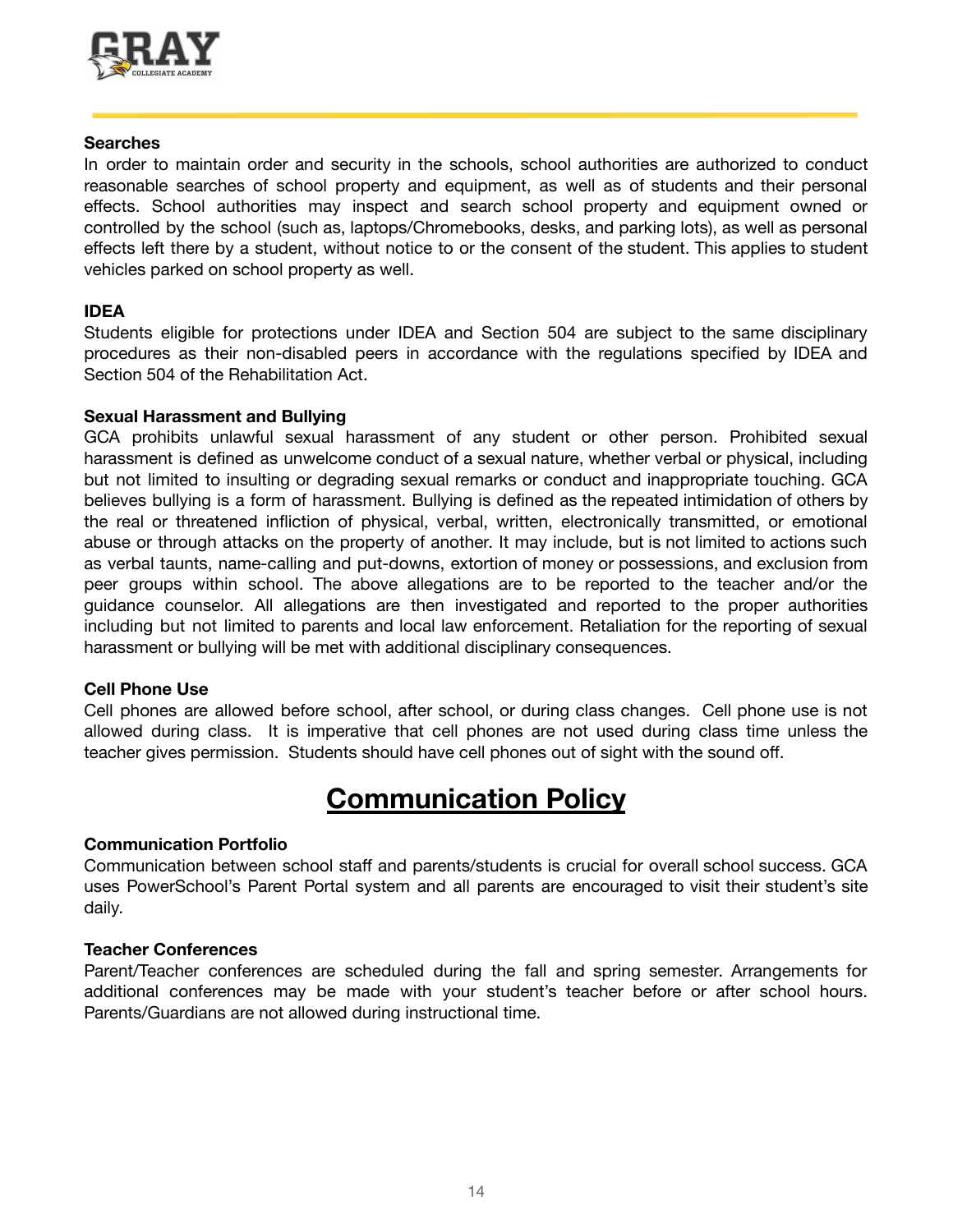

### **Electronic Use Policy**

GCA offers access to our own electronic network. This network includes Internet access, computer services, videoconferencing, computer equipment, and related equipment for educational purposes. The purpose of this network is to assist in preparing students for success in life and work in the 21st century by providing them with electronic access to a wide range of information and the ability to communicate with people throughout the world.

GCA's electronic network has been established for a limited educational purpose. The term "educational purpose" includes classroom activities, career development, and limited high-quality self-discovery activities, including homework. GCA's electronic network has not been established as a public access service or a public forum. GCA has the right to place reasonable restrictions on material that is accessed or posted throughout the network.

Parent/guardian permission is required for all students under the age of 18. Access is a privilege — not a right. It is presumed that students will honor this agreement they and their parent/guardian have signed. GCA is not responsible for the actions of students who violate these beyond the clarification of standards outlined in this policy.

The school reserves the right to monitor all activity on this electronic network. Students will indemnify the school for any damage that is caused by students' inappropriate use of the network. Students are expected to follow the same rules, good manners, and common-sense guidelines that are used with other daily school activities as well as the law in the use of the Gray Collegiate Academy electronic network.

The particular consequences for violations of this policy shall be determined by the school administrators. The school's principal, or designee, and the Board shall determine when school expulsion and/or legal action or actions by the authorities are the appropriate course of action.

#### **Insurance Coverage**

Insurance will cover any physical damage to the device. Insurance **Does Not Cover** lost or stolen devices/ chargers. If a device is lost or stolen there will be a \$200 replacement fee. If a charger is lost or stolen there will be a \$20 replacement fee.

#### **Children's Internet Protection Act**

It is the policy of Gray Collegiate Academy to: (a) prevent users of its computer network, access to or transmission of, inappropriate material via Internet, electronic mail, or other forms of direct electronic communications; (b) prevent unauthorized access and other unlawful online activity; (c) prevent unauthorized online disclosure, use or dissemination of personal identification information of minors and (d) comply with the Children's Internet Protection Act [Pub. L. No. 106-554 and 47USC 254(h)].

#### **Definitions**

Key terms are as defined in the Children's Internet Protection Act.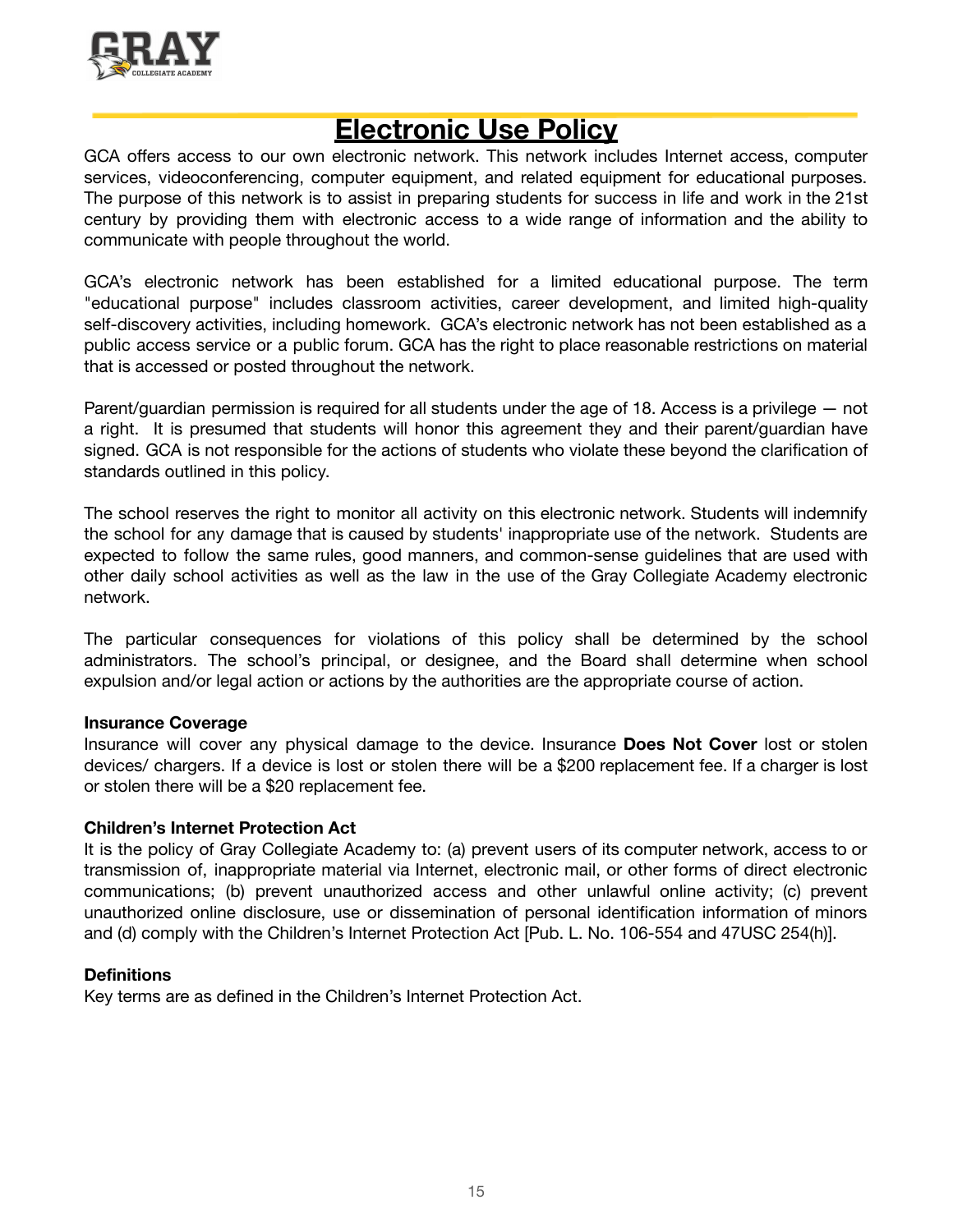

#### **Access to Inappropriate Material**

To a practical extent, technology protection measures (or Internet filters) will be used to block or to filter the access to inappropriate information from the Internet or other forms of electronic communications.

Specifically, as required by the Children's Internet Protection Act, blocking will be applied to visual depictions of material deemed to be obscene, or to be child pornography, or to any material deemed

to be harmful to minors. Subject to staff supervision, technology protection measures may be disabled or, in the case of minors, minimized only for bona fide research or other lawful purposes.

#### **Inappropriate Network Usage**

To a practical extent, steps will be taken to promote the safety and security of users of GCA's online computer network when using electronic mail, chat rooms, instant messaging, and other forms of electronic communications. Specifically, as required by the Children's Internet Protection Act, prevention of inappropriate network usage includes (a) unauthorized access, including so-called "hacking" and other unlawful activities; and (b) unauthorized disclosure, use and dissemination of personal identification information regarding minors.

#### **Education, Supervision, and Monitoring**

It shall be the responsibility of all members of Gray Collegiate Academy's staff to educate, supervise, and monitor appropriate usage of the online computer network and access to the Internet in accordance with this policy, the Children's Internet Protection Act, the Neighborhood Children's Internet Protection Act, and the Protecting Children in the 21st Century Act. Procedures for the disabling or otherwise modifying any technology protection measures shall be the responsibility of the Director of Information Technology or designated representatives.

#### **General Unacceptable Behavior**

While utilizing any portion of Gray Collegiate Academy's electronic network, unacceptable behaviors include, but are not limited to, the following:

- Students will not play games, use IM, email, listen to music or any other activities, applications, or functions during class time, unless expressly approved by a teacher for the educational goals of that particular course and during that particular class.
- Students will not post information that, if acted upon, could cause damage or danger of disruption.
- Students will not engage in personal attacks, including prejudicial or discriminatory attacks.
- Students will not harass another person. Harassment is persistently acting in a manner that distresses or annoys another person. If a student is told by a person to stop sending messages, he or she must stop.
- Students will not knowingly or recklessly post false or defamatory information about a person or organization.
- Students will not use criminal speech or speech in the course of committing a crime such as threats to the president, instructions on breaking into computer networks, child pornography, drug dealing, purchase of alcohol, gang activities, threats to an individual, etc.
- Students will not use speech that is inappropriate in an educational setting or violates school rules.
- Students will not abuse network resources such as sending chain letters or "spamming."
- Students will not display, access or send offensive messages or pictures.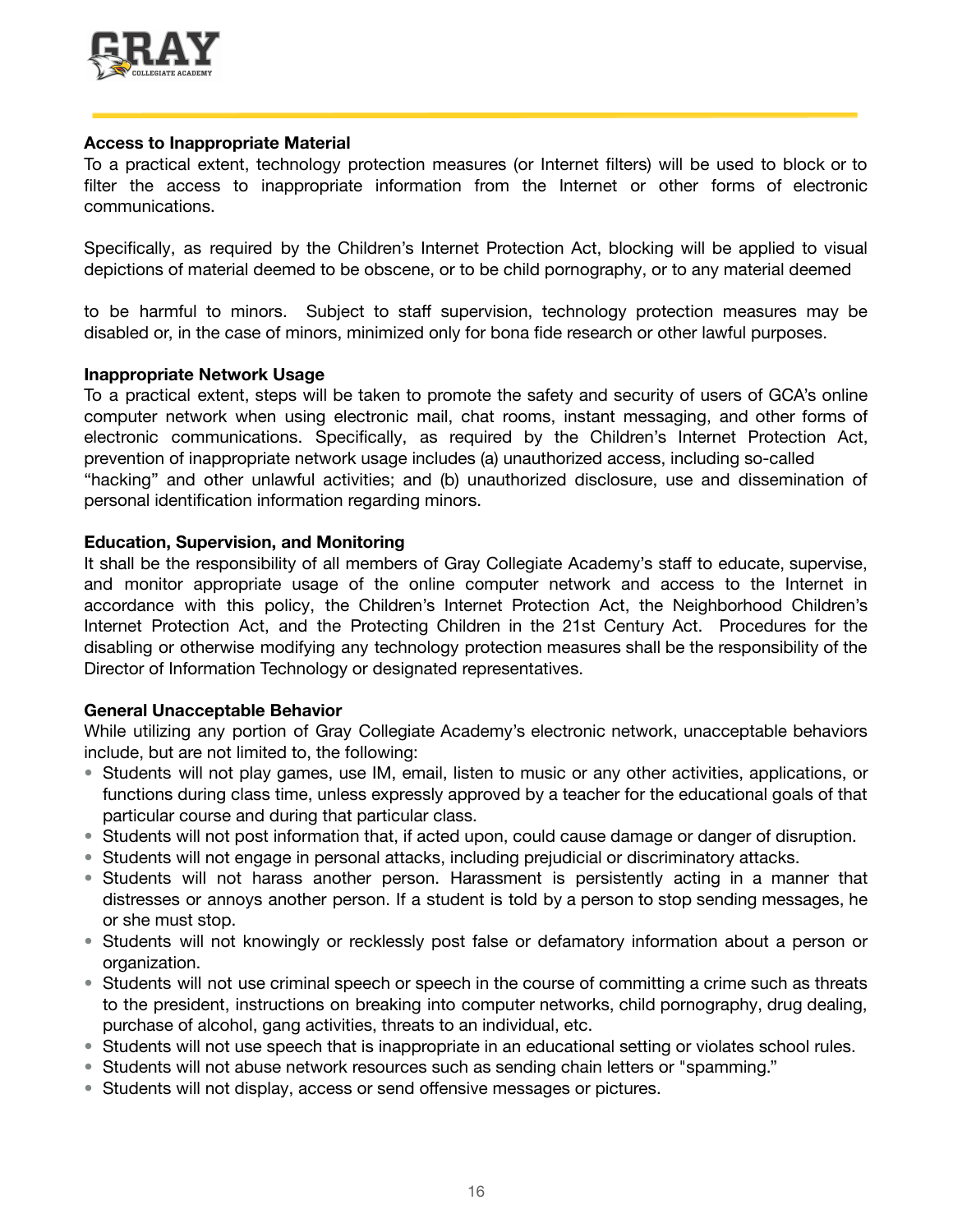

- Students will not use GCA's electronic network for commercial purposes. Students will not offer, provide, or purchase products or services through this network.
- Students will not use GCA's electronic network for political lobbying. Students may use the system to communicate with elected representatives and to express their opinions on political issues.
- Students will not attempt to access non-instructional school systems, such as student information systems or business systems.
- Students will not use any wired or wireless network (including third-party internet service providers) with equipment brought from home. Example: The use of a home computer on the network or accessing the internet from any device not owned by the school.
- Students will not use school equipment, network, or credentials to threaten employees, or cause a disruption to the educational program.
- Students will not use the equipment, network, or credentials to send or post electronic messages that are abusive, obscene, sexually oriented, threatening, harassing, damaging to another's reputation, or illegal.
- Students will not tamper, alter, or delete any of the software that GCA installs on the student's computer until such time as the license expires or the student receives permission to do so.

#### **E-Mail**

- Students may be provided with e-mail accounts for specific educational projects or activities.
- Students will not establish or access web-based e-mail accounts on commercial services through the school network unless such accounts have been approved for use by the individual school.
- Students will not repost a message that was sent to them privately without the permission of the person who sent them the message.
- Students will not post private information about another person.

#### **World Wide Web**

Access to information for students on the web generally will be provided through prescreened sites and in a manner prescribed by GCA's administration and staff.

#### **Real-time, Interactive Communication Platforms**

Students may not use chat or instant messaging unless under the direct supervision of a teacher or in a moderated environment that has been established to support educational activities and has been approved by the principal.

#### **Web Sites**

Students may be identified by their full name with parental approval. Group or individual pictures of students with student identification are permitted with parental approval. Material placed on student web pages are expected to meet academic standards of proper spelling, grammar, and accuracy of information.

Material (graphics, text, sound, etc.) that is the ownership of someone other than the student may not be used on web sites unless formal permission has been obtained. All student web pages should have a link back to the homepage of the classroom, or school, as appropriate.

#### **Personal Safety While on the Internet**

• Students will not share personal contact information about themselves or other people. Personal contact information includes address, telephone, school address, or work address.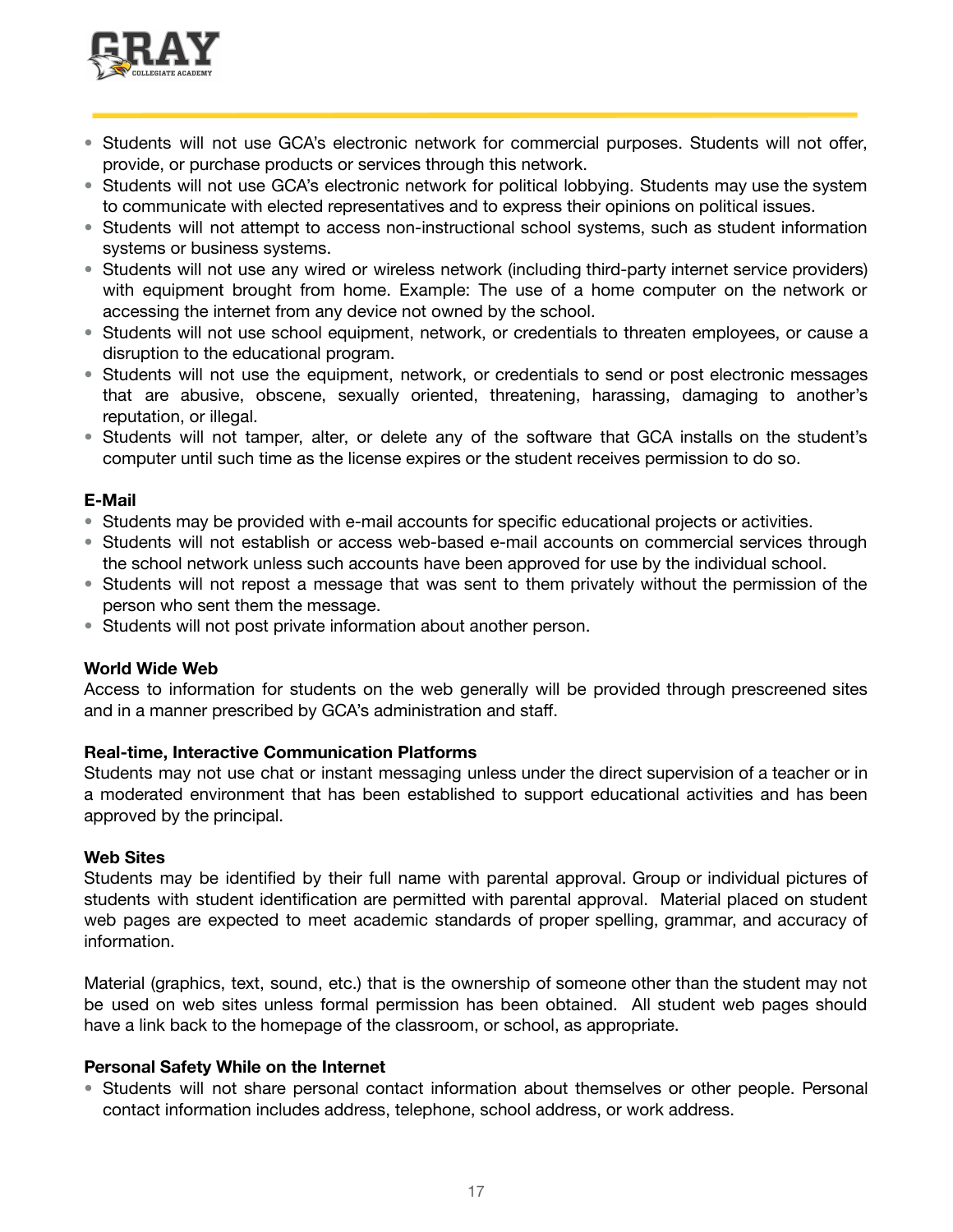

- Students will not disclose personal contact information, except to education institutes for educational purposes, companies, or other entities for career development purposes, or without specific building administrative approval.
- Students will not agree to meet with someone they have met online.
- Students will promptly disclose to a teacher or other school employee any message received that is inappropriate or makes the student feel uncomfortable.

#### **System Security**

- Students are responsible for their individual accounts and should take all reasonable precautions to prevent others from being able to use these. Under no conditions should students provide their password to another person.
- Students must immediately notify a teacher or the system administrator if they have identified a possible security problem. Students should not go looking for security problems because this may be construed as an illegal attempt to gain access.
- Students will not attempt to gain unauthorized access to any portion of Gray Collegiate Academy's electronic network. This includes attempting to log-in through another person's account or access another person's folders, work, or files. These actions are illegal, even if only for the purposes of "browsing".
- Students will not make deliberate attempts to disrupt the computer system or destroy data by spreading computer viruses or by any other means. These actions are illegal.
- Users will not attempt to access web sites blocked by school policy, including the use of proxy services, software, or web sites.
- Users will not use sniffing or remote access technology to monitor the network or other user's activity.

#### **Software and File Storage**

Software is available to students to be used as an educational resource. No student may install, upload, or download software without permission from the school's technology department. A student's account may be limited or terminated if a student intentionally misuses software on any school-owned equipment.

Files stored on the network and on individual computers are treated in the same manner as other school storage areas, such as lockers. Routine maintenance and monitoring of GCA's electronic network may lead to discovery that a student has violated this policy or the law. Students should not expect that files stored on school servers are private.

#### **Technology Hardware**

Hardware and peripherals are provided as tools for students for educational purposes. Students are not permitted to relocate hardware (except for portable devices), install peripherals, or modify settings to equipment without the consent of the school's technology department.

#### **Vandalism**

Any malicious attempt to harm or to destroy data, the network, other network components connected to the network backbone, hardware, or software will result in cancellation of network privileges. Disciplinary measures in compliance with the school's discipline code and policies will be enforced.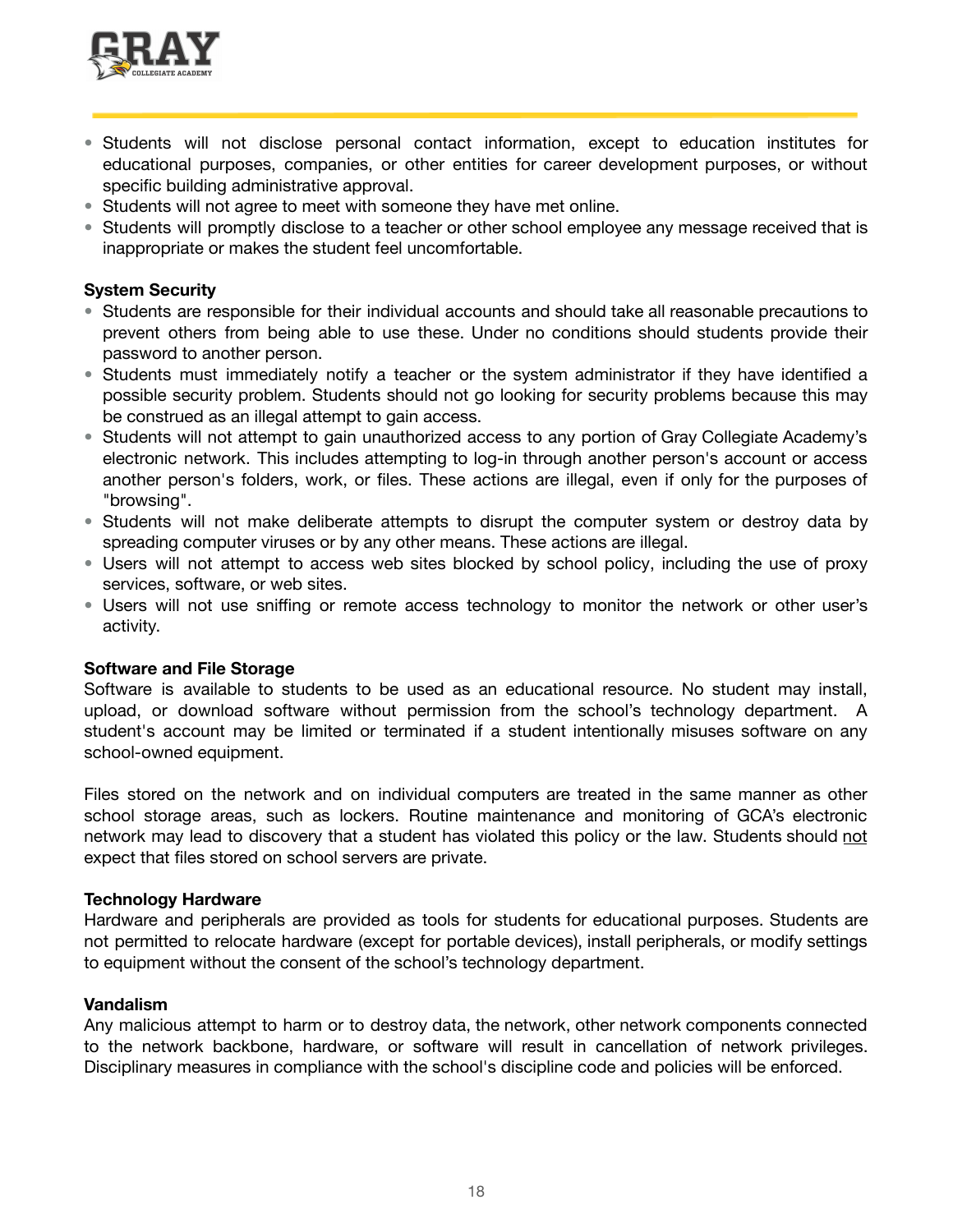

#### **Students' Rights**

Students' rights to free speech applies to communication on the Internet. GCA's electronic network is considered a limited forum, similar to the school newspaper; therefore, the school may restrict a student's speech for valid educational reasons. The school will not restrict a student's speech on the basis of a disagreement with the opinions that are being expressed. An individual search will be conducted if there is reasonable suspicion that a student has violated this policy or the law. The investigation will be reasonable and related to the suspected violation.

#### **Due Process**

The school will cooperate fully with local, state, or federal officials in any investigation related to any illegal activities conducted through the school's network. In the event there is an allegation that a student has violated the school's Acceptable Use Policy, the student will be provided with a written notice of the alleged violation. An opportunity will be provided to present an explanation before a neutral administrator (or student will be provided with notice and an opportunity to be heard in the manner set forth in the disciplinary code). Disciplinary actions will be tailored to meet specific concerns related to the violation and to assist the student in gaining the self-discipline necessary to behave appropriately on an electronic network. Violations of the Acceptable Use Regulation and Policy may result in a loss of access as well as other disciplinary or legal action. If the violation also involves a violation of other provisions of other school rules, it will be handled in a manner described in the school rules. Additional restrictions may be placed on a student's use of his/her network account.

#### **Limitation of Liability**

The school makes no guarantee that the functions or the services provided by or through the school network will be error-free or without defect. The school will not be responsible for any damage suffered, including but not limited to, loss of data or interruptions of service. The school is not responsible for the accuracy or quality of the information obtained through or stored on the network. The school will not be responsible for financial obligations arising through the unauthorized use of the network.

#### **Violations of this Acceptable Use Policy**

Violations of this policy may result in loss of computer use, loss of access as well as other disciplinary or legal action. Students' violations of this policy shall be subject to the consequences as indicated within this policy as well as other appropriate discipline, which includes but is not limited to:

- Use of school network only under direct supervision
- Suspension of network privileges
- Revocation of network privileges
- Suspension of computer privileges
- Suspension from school
- Expulsion from school and/or
- Legal action and prosecution by the authorities

The particular consequences for violations of this policy shall be determined by the school's administrators. The principal or designee and the board shall determine when school expulsion and/or legal action or actions by the authorities are the appropriate course of action.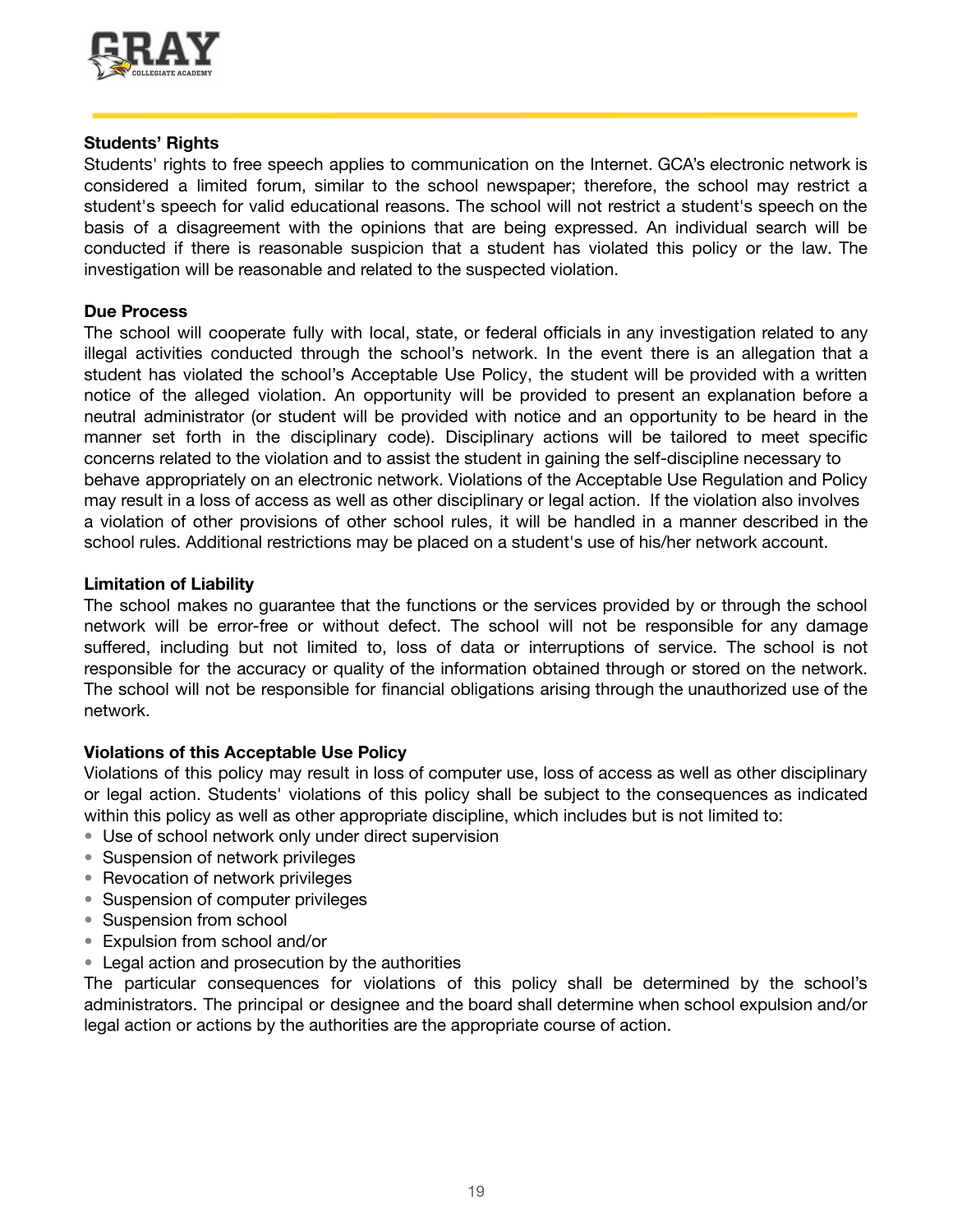

### **Academic Integrity**

GCA's students, united in a spirit of mutual trust and fellowship, mindful of the values of a true education and the challenges posed by the world, agree to accept the responsibilities for honorable behavior in all academic activities, to assist one another in maintaining and promoting personal integrity, and to follow the principles and procedures in this Code of Academic Integrity.

Violations of the Code of Academic Integrity may take several forms: Plagiarism and cheating are two examples of violations of the Code of Academic Integrity. Plagiarism is typically described as duplication of another's work without full acknowledgment of the debt to the original source; however, it also includes any of the following:

- Direct duplication by copying (or allowing to be copied) another's work, whether from a book, article, web site, another student's assignment, etc.. Duplication in any manner of another's work during an exam.
- Paraphrasing of another's work closely, with minor changes but with the essential meaning, form and/or progression of ideas maintained.
- Piecing together sections of the work of others into a new whole.
- Submitting one's own work which has already been submitted for assessment purposes in another subject; and/or, producing assignments in conjunction with other people (e.g. another student, tutor), which should be your own independent work.
- Submitting another student's work as your own.

Cheating results in a loss of integrity on the part of the individual committing the act and on the educational process that is undermined by the act of cheating. It is a violation of the Code of Academic Integrity for any student to attempt to gain an unfair advantage over another student by unfair or dishonest means. Students that are caught cheating are subject to removal from the school's National Honor Society and/or any officer position held by the student.

If you are unclear about an assignment, the methodology, or the permissible bounds of assistance for completing your work please speak to your teacher(s) and ask for clarification. This following web page provides some examples of acceptable and unacceptable uses of sources in writing www.oregon- state.edu/admin/stucon/plag.htm.

In addition, a brief guide from the Paul Robeson Library provides an excellent overview. This may be found at - www.libraries.rutgers.edu/rul/libs/robeson\_lib/flash\_presents/text\_plag.html. Consequences for not following the academic code of conduct may include receiving a zero on the assignment, failing the course, disciplinary action including the possibility of suspension and/or expulsion from school.

#### **Plagiarism and Copyright Infringement**

Students will not plagiarize works found on the Internet (Plagiarism is taking the ideas or writings of others and presenting them as if they were the students). School policies on copyright will govern the use of material accessed and used through the school system. Copyrighted material will not be placed on any system without the author's permission. Permission may be specified in the document, on the system, or must be obtained directly from the author.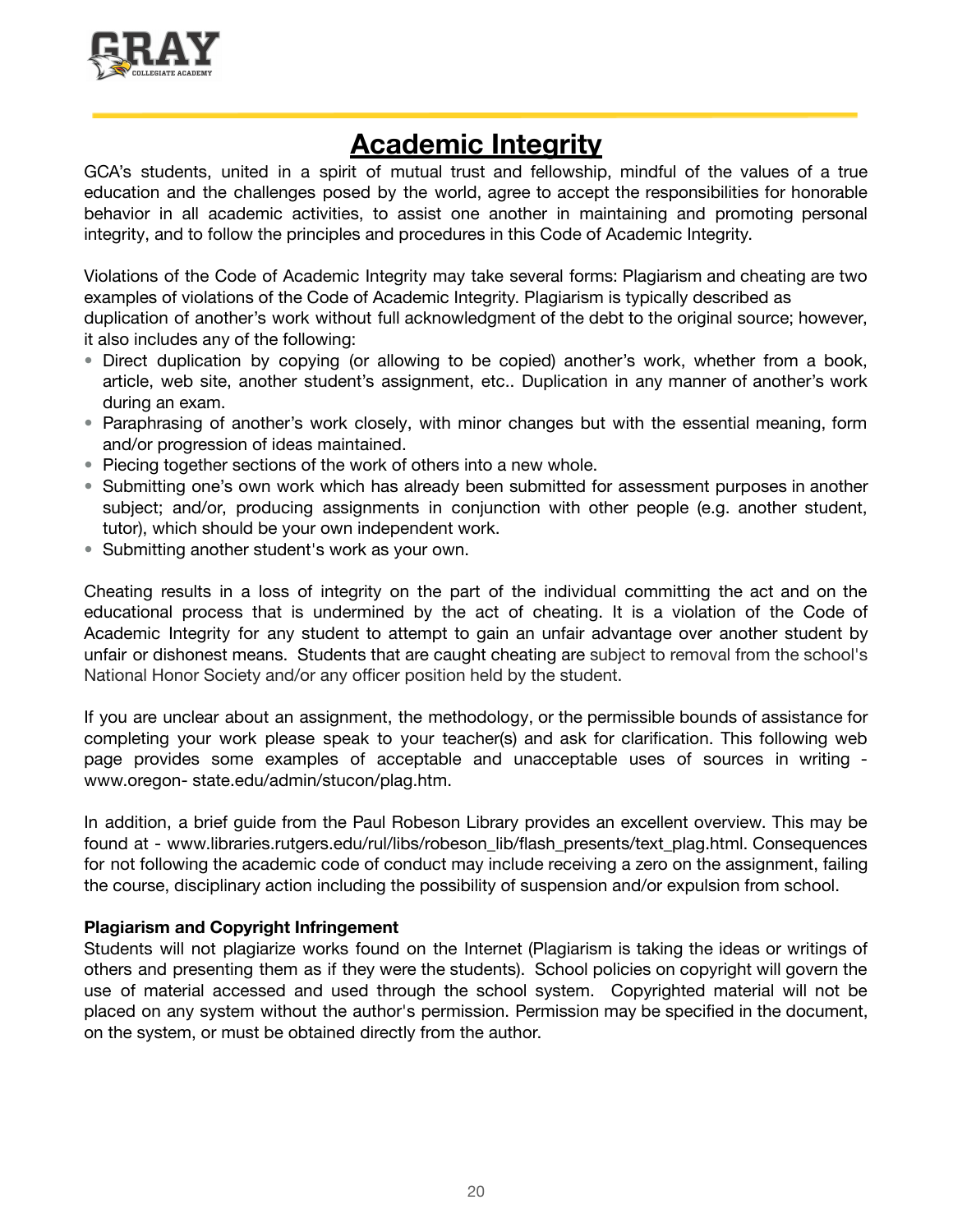

### **Homework, Make-up Work, and Grading Policy**

#### **Homework**

Homework's immediate educational purpose is:

- To reinforce skills and concepts learned in class
- To develop study skills and habits
- To practice skills and knowledge in ways not readily accomplished in the classroom
- To inform parents of what is being taught in the classroom

Homework assignments should be expected Monday through Friday of each week and on some weekends. The amount of time required to complete homework assignments will be based on the student's ability and the instructor's curriculum timeline. Teachers will inform students what is expected for their grade level. As cited in *A Nation at Risk*, "the single most important factor for determining whether children will go to college is being properly prepared." Going to college is the destination for GCA's students and becoming a life-long learner to ensure success throughout one's lifetime is the ultimate goal.

GCA is proud to have a challenging, rigorous curriculum. This is one of the many things that makes GCA a great school. With such a rich and rigorous curriculum, the students need time to work at home. We are aware that the student is involved with other interests and activities outside of school.

The staff and administration will attempt to coordinate their schedules and calendars so the students are not inundated with work on the same day. It is understood that homework will be given and will vary depending on the work assigned on a given day, the student's organizational skills and study habits, and the nature of the assignments. Students are expected to learn how to use their free time effectively to complete the required work at each grade level. Parents are expected to support their children in this endeavor. Dual enrollment classes may require additional homework time.

#### **Make-Up Work**

Students must be allowed to make-up missing assignments and/or homework due to absences, whether excused or unexcused. It is the student's responsibility to obtain the assignments from his or her teacher. The timeframe for allowing this work to be completed is at the teacher's discretion.

#### **Excused Absences**

Students whose absence is deemed "excused" by GCA's administration will have the minimum of total excused days absent to complete/turn in any work missed during that absence. The teacher may give more than the minimum of total absence at his/her discretion.

#### **Unexcused Absences**

Students whose absence is deemed "unexcused" by GCA's administration will be expected to turn in/ complete any assignments upon returning to school. The student will receive a 10% penalty on each assignment for each day the assignment is not turned in/completed after the return date.

#### **Pre-Arranged Absences**

Students who have been approved for pre-arranged absences by GCA's administration will make arrangements with each teacher before the absence.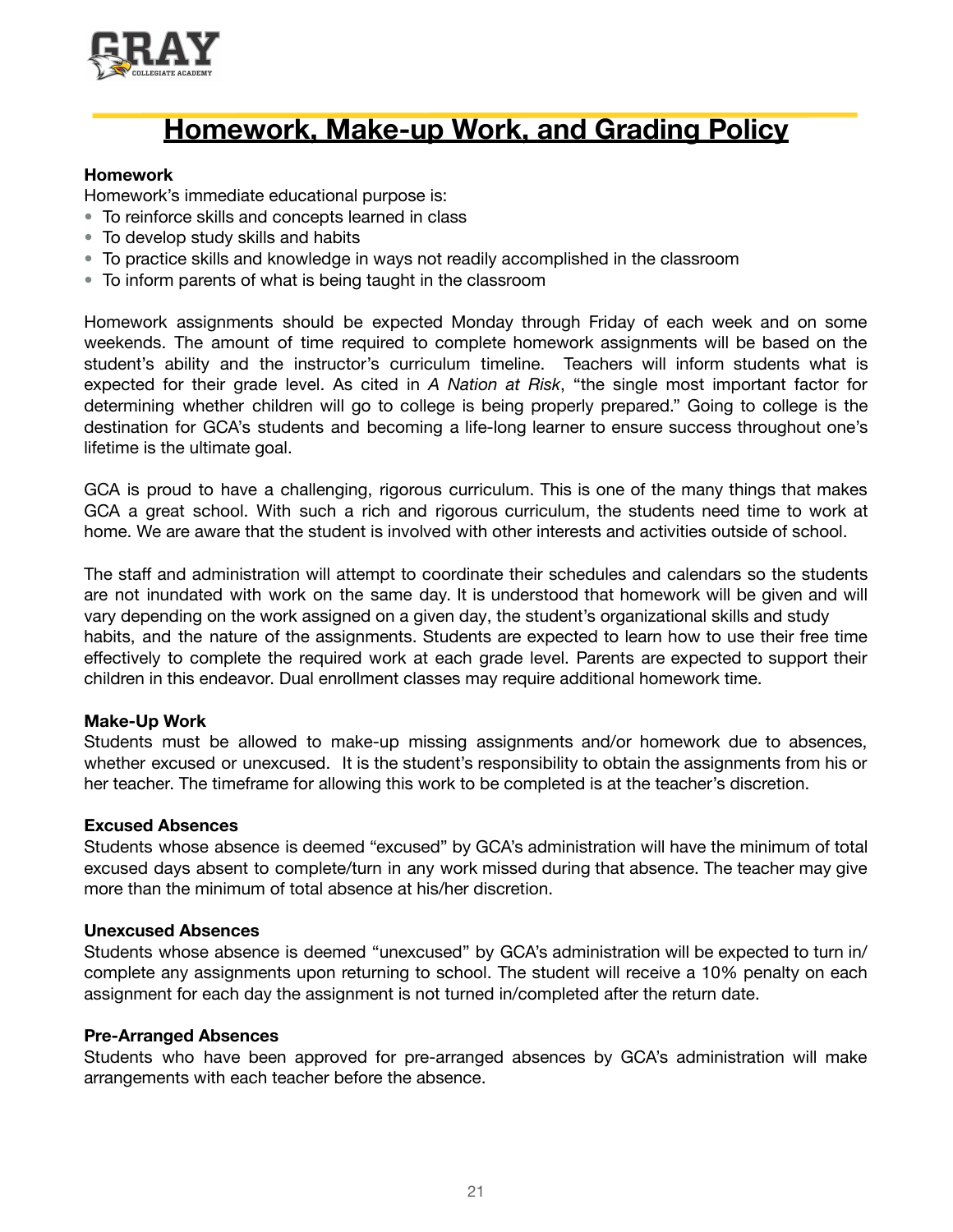

#### **Progress/Mid-Term Reports and Report Cards**

GCA's students will receive report cards at the end of each quarter electronically.

#### **Grades**

GCA's students will earn numerical grades. A student's numerical average is determined by considering each unit grade along with semester and/or final exams and projects as a certain percentage of the overall course grade. Following are performance levels of GCA's grading scale:

A 90% and above excellent progress B 80%-89% above average progress C 70%-79% average progress D 60%-69% below average progress F Below 60% unsatisfactory progress

To receive credit for a course, a student must complete instructional requirements in a satisfactory manner and must be in compliance with the attendance policy. A student who fails to comply will not receive credit for the course.

### **Graduation Regalia**

Gold Honor Stole-High Honor Graduate (GPA of 4.0 or Higher)

Gold Cord-Honor Graduate (GPA of 3.5 to 3.99)

Silver/White Cord-A/B Honor Roll for Dual Enrollment Courses (must have nothing less than a B in all Dual Enrollment courses)

Red/White/Blue Cord-Enlisting in the Military after Graduation

Boys/Girls State Attendees-Nominated by the school to attend

Black and Gold Cord-Seal of Distinction

Teal Cord- Seal of Biliteracy

Gray Cord-CTE Completer

No other awards/cords/stoles can be worn without administrative approval.

### **Emergency Policy**

Emergency numbers are kept on file in the Administrative Office.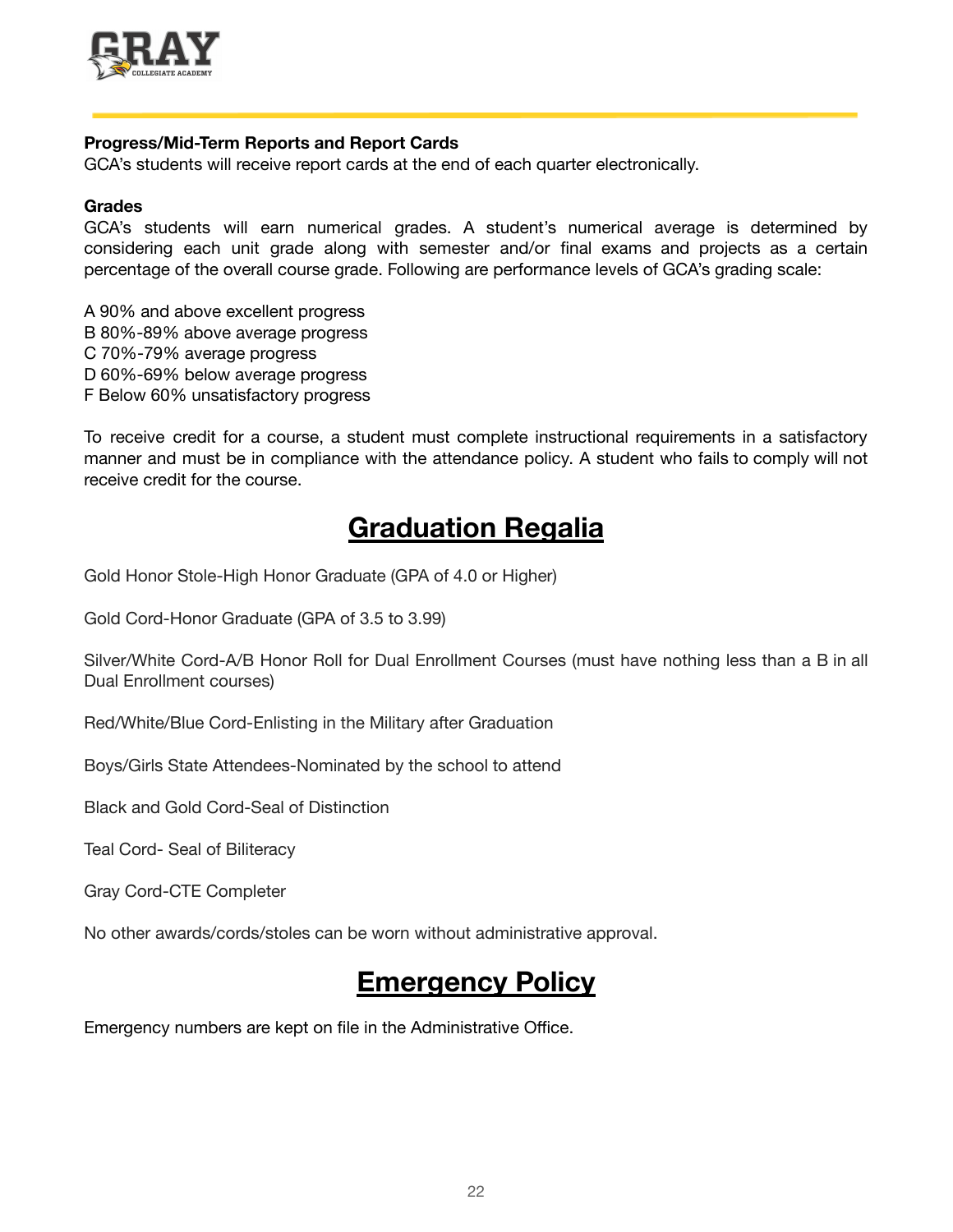

#### **Emergency Evacuation**

In the event of an emergency or emergency drill, students will evacuate buildings under the direction of their teacher, line-up for roll call, and then be given further instructions. Fire and crisis drills help prevent injuries and deaths in case of an emergency evacuation.

#### **Inclement Weather and Emergency School Closing**

If school is closed for inclement weather or any emergency, listen to local radio stations or check the school's website. The school's principal must authorize school closings. The safety of our students and staff is the most important.

#### **EVACUATION**

The decision to do a Level III Evacuation is made by the principal or their designee in conjunction with Local Law Enforcement Agencies. The school will be evacuated (Level III) if:

- There is a serious/dangerous incident at the school or the community that justifies the evacuation.
- There is an order from government authorities to evacuate.

#### **In a Level III Evacuation:**

An announcement will be made or someone will come to classrooms or to our Level II evacuation location. **STUDENTS AND STAFF ARE NOT TO USE CELL PHONES.** Staff and students will leave the campus by bus and authorized staff vehicles to go to an assigned evacuation site. Teachers will be told what bus to have their class board. There may be a need to have staff use their vehicles to transport students. Teachers will take their staff notebooks, roll books, and student information sheets. They will keep students with them.

#### **Nuclear Power Plant Emergency**

Our pick-up location will be distributed when available based on the incident. Teachers will remain with their students and must take a staff notebook with red/green cards, class rosters, and student information sheets. Elective teachers (or teachers on planning), guidance personnel, custodians, cafeteria manager, and all other staff who do not have students to supervise, should report to the main office for instructions and duty assignments. No staff or students should attempt to contact anyone (parents, spouses, etc.) until directed to do so by the administration. Front office secretaries and the school's nurse will bring health cards, medications and emergency kits, and contact transportation, etc. The head secretary will make all other necessary phone calls. Administrators will monitor movement and the secretary will keep logs of which classes are on which buses. Parents will not be allowed to pick-up students at the school.

#### **FERPA**

The Family Educational Rights and Privacy Act (FERPA) (20 U.S.C. § 1232g; 34 CFR Part 99) is a federal law that protects the privacy of student education records. The law applies to all schools that receive funds under an applicable program of the U.S. Department of Education. FERPA gives parents certain rights with respect to their children's education records. These rights transfer to the student when he or she reaches the age of 18 or attends a school beyond the high school level. Students to whom the rights have transferred are "eligible students."

#### **PowerSchool Student/Parent Portal Mobile App: District Access Code**

**TRXG**